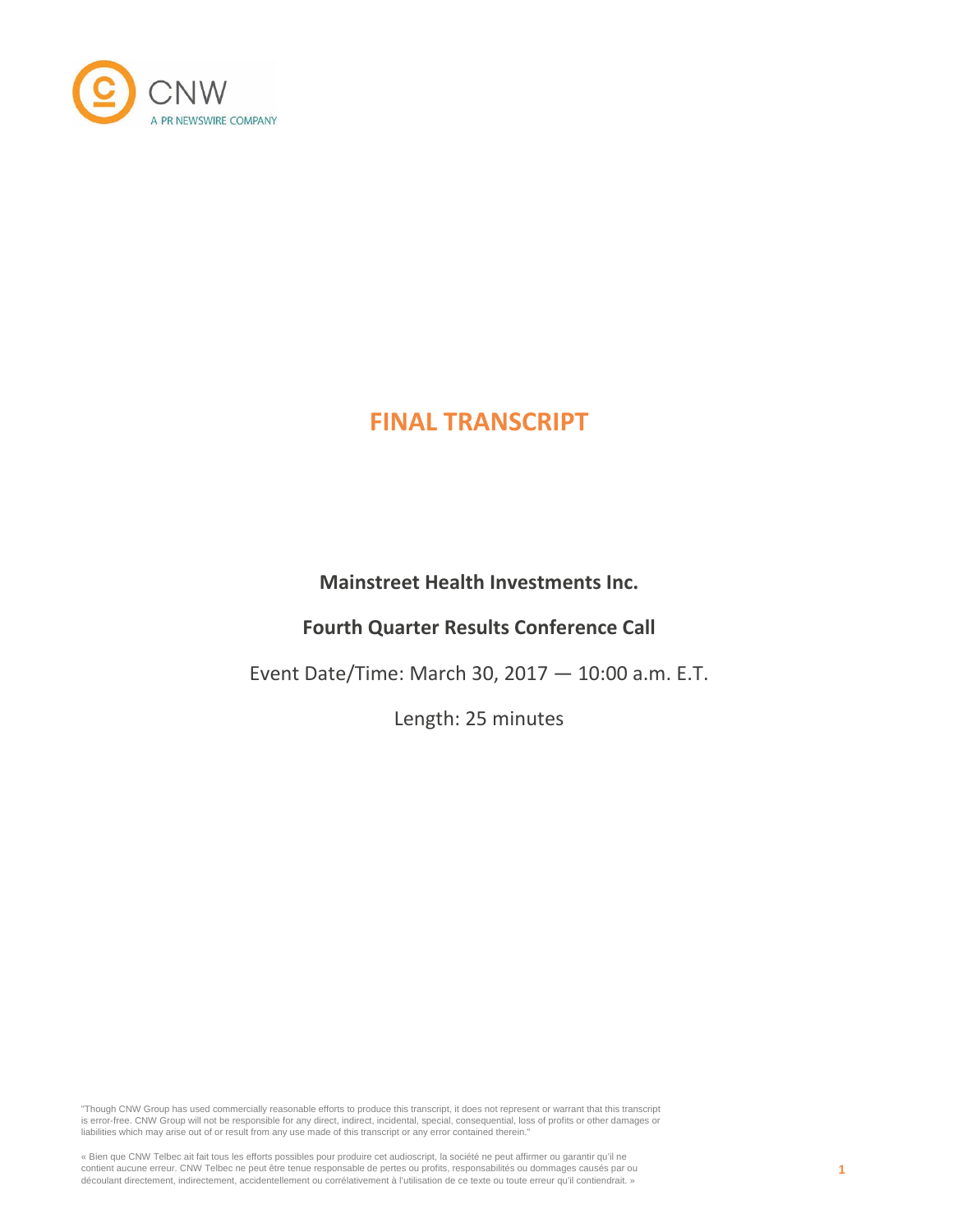

March 30, 2017 — 10:00 a.m. E.T. Mainstreet Health Investments Inc. Fourth Quarter Results Conference Call

# **CORPORATE PARTICIPANTS**

**Scott Higgs** *Mainstreet Health Investments Inc. — Chief Financial Officer*

**Scott White** *Mainstreet Health Investments Inc. — Chief Executive Officer*

**Matt Monson** *Mainstreet Health Investments — Vice President*

# **CONFERENCE CALL PARTICIPANTS**

**Jenny Ma** *Canaccord Genuity — Analyst*

**Matt Kornack** *National Bank — Analyst*

**Yashwant Sankpal** *CIBC World Markets — Analyst*

**Rob Sutherland** *Echelon Wealth Partners — Analyst*

"Though CNW Group has used commercially reasonable efforts to produce this transcript, it does not represent or warrant that this transcript is error-free. CNW Group will not be responsible for any direct, indirect, incidental, special, consequential, loss of profits or other damages or liabilities which may arise out of or result from any use made of this transcript or any error contained therein."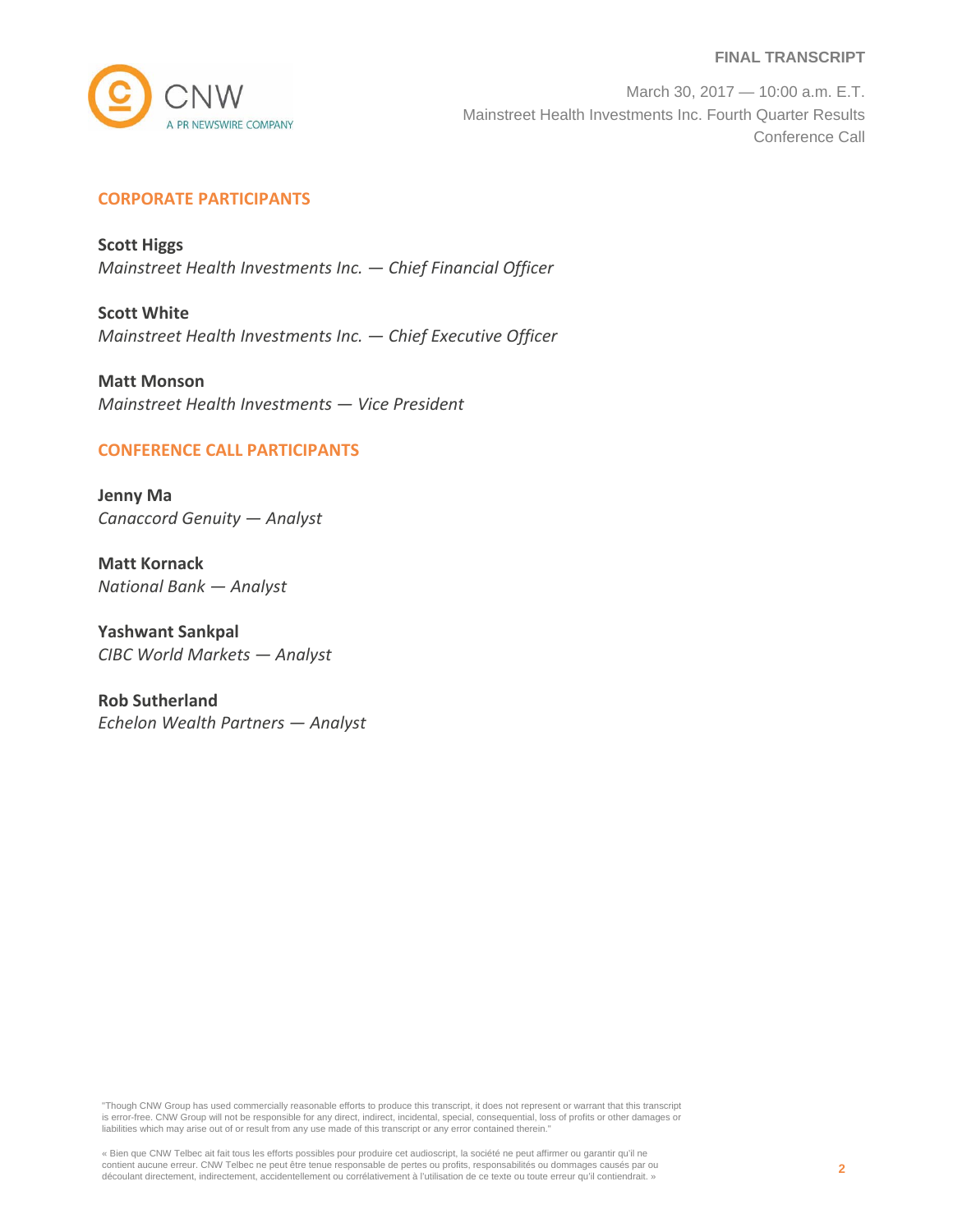

March 30, 2017 — 10:00 a.m. E.T. Mainstreet Health Investments Inc. Fourth Quarter Results Conference Call

# **PRESENTATION**

#### **Operator**

Good morning, ladies and gentlemen. Welcome to Mainstreet Health Investments fourth quarter results conference call.

I would now like to turn the call over to Scott Higgs, Chief Financial Officer. Please go ahead, Mr. Higgs.

**Scott Higgs** — Chief Financial Officer, Mainstreet Health Investments Inc.

Thank you, Chris (phon). Good morning, everyone. With me today is Scott White, Chief Executive Officer.

The fourth quarter earnings release, financial statements, and MD&A are available on our website, and a replay of this call will be available from 1:00 p.m. today until midnight on April 6th.

Before we get started, please be reminded that today's call may include forward-looking statements regarding our future operations. Such statements involve known and unknown risks and uncertainties that may cause actual results to differ materially from those expressed or implied today. We have identified such factors in our news release and other public filings.

As we discuss our performance, please bear in mind that all amounts are in US dollars.

For the call this morning Scott White will comment on our highly successful year in 2016, along with some of our continued activity. I will then cover our fourth quarter and year-end financial results. Then we will open the line for your questions.

<sup>&</sup>quot;Though CNW Group has used commercially reasonable efforts to produce this transcript, it does not represent or warrant that this transcript is error-free. CNW Group will not be responsible for any direct, indirect, incidental, special, consequential, loss of profits or other damages or liabilities which may arise out of or result from any use made of this transcript or any error contained therein."

<sup>«</sup> Bien que CNW Telbec ait fait tous les efforts possibles pour produire cet audioscript, la société ne peut affirmer ou garantir qu'il ne contient aucune erreur. CNW Telbec ne peut être tenue responsable de pertes ou profits, responsabilités ou dommages causés par ou découlant directement, indirectement, accidentellement ou corrélativement à l'utilisation de ce texte ou toute erreur qu'il contiendrait. »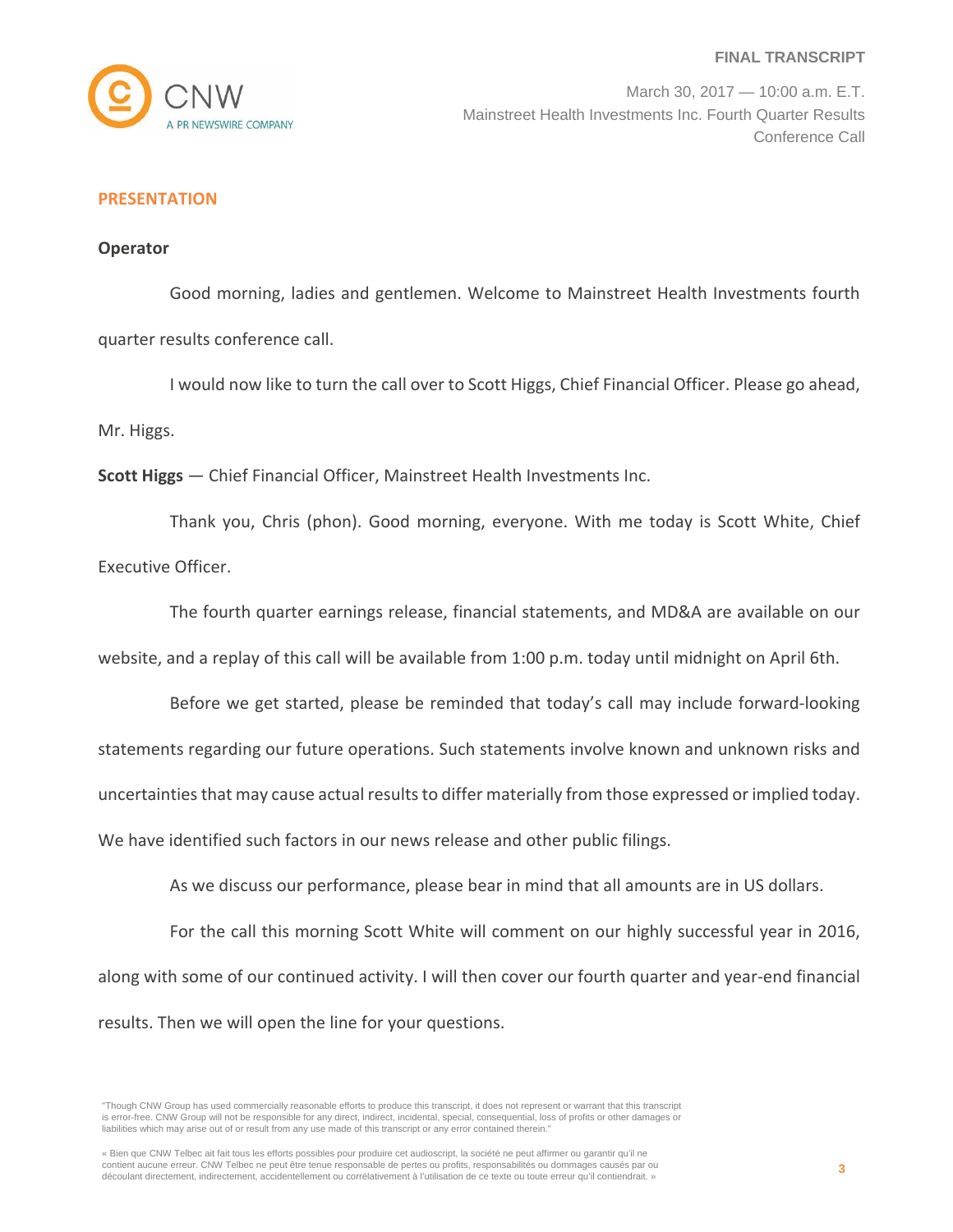

March 30, 2017 — 10:00 a.m. E.T. Mainstreet Health Investments Inc. Fourth Quarter Results Conference Call

With that, I'll turn it over to Scott.

**Scott White** — Chief Executive Officer, Mainstreet Health Investments Inc.

Thank you. Good morning, everyone. I'm absolutely thrilled that my first conference call as the newly appointed CEO I can share with you some of our achievements since we became a public company.

As we discussed in our previous calls, 2016 was a year full of growth and successes. We tripled the number of assets in our initial portfolio and more than doubled our assets by dollar amount. The growth and diversification of our portfolio provided us with the ability to internalize our management team within just five months of our initial offering.

At the beginning of the fourth quarter, we successfully completed the acquisition of interests in four transitional care properties located in Kansas and Texas; one post‐acute transitional and memory care property in Chicago; four seniors housing properties in Ontario; and five mezzanine loans for the development of transitional care properties. And we capped off the year with the acquisition of three stand‐alone private pay memory care communities operated by Memory Care America.

The activity in 2016 is a clear demonstration of our team's depth and breadth, and our ability to execute on our strategy.

I'd like to just take a couple of minutes to recap where we started, where we stand today, and the path that led us here.

<sup>&</sup>quot;Though CNW Group has used commercially reasonable efforts to produce this transcript, it does not represent or warrant that this transcript is error-free. CNW Group will not be responsible for any direct, indirect, incidental, special, consequential, loss of profits or other damages or liabilities which may arise out of or result from any use made of this transcript or any error contained therein."

<sup>«</sup> Bien que CNW Telbec ait fait tous les efforts possibles pour produire cet audioscript, la société ne peut affirmer ou garantir qu'il ne contient aucune erreur. CNW Telbec ne peut être tenue responsable de pertes ou profits, responsabilités ou dommages causés par ou découlant directement, indirectement, accidentellement ou corrélativement à l'utilisation de ce texte ou toute erreur qu'il contiendrait. »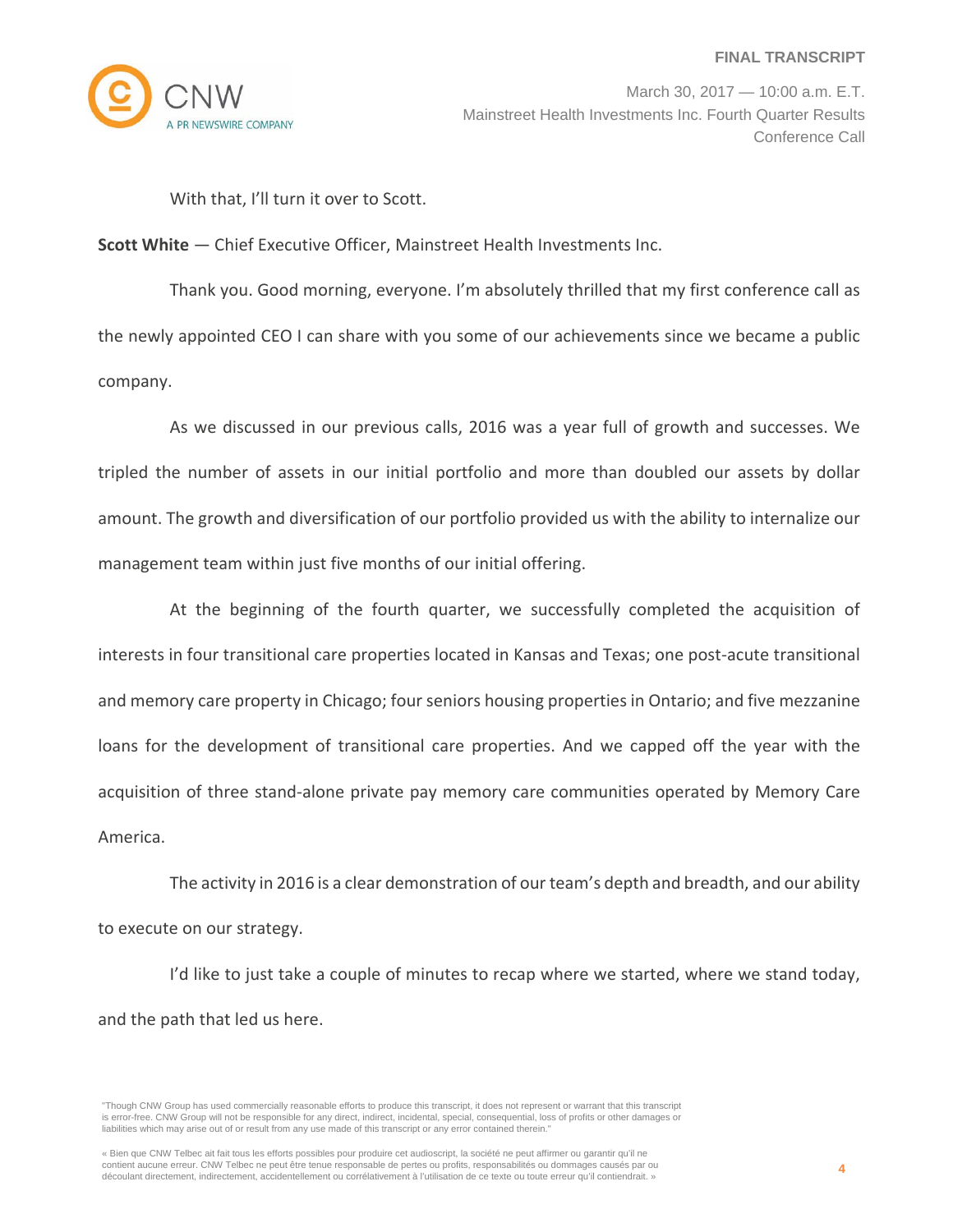

So last June we entered the Canadian capital markets with an initial portfolio of 11 skilled nursing and assisted‐living facilities operated by Symphony Post Acute Network in Chicago. In the seven months that followed our initial offering of \$110 million, we successfully completed a followon equity offering of \$75 million, as well as a convertible debt offering of \$45 million.

With proceeds generated from these offerings, we completed the purchase of 24 properties, growing our asset value from \$305 million to over \$675 million.

Our portfolio is now diversified acrossseven states, and we expanded into Canada with four senior housing properties in Ontario.

We have grown from an initial one operator to seven highly regarded, best-in-class operators, expanding our investment basis across the care continuum to include assisted living; memory care; independent living; skilled nursing; and transitional care.

Our operating partnerships are a key component to our continued success and our mission of transforming health care. We're proud to be partners with Symphony; The Ensign Group; Triology; Hearth; Autumnwood; Memory Care America; and Saber.

Let me take a moment and pause and talk about our exceptional team. As part of the offering and the acquisitions in November, we were able to internalize 15 talented professionals in acquisitions; accounting; finance; and asset management. I'm very proud to be a part of this team.

Our acquisition group is relentlessly exploring future avenues of growth that will create longterm value for our shareholders.

<sup>&</sup>quot;Though CNW Group has used commercially reasonable efforts to produce this transcript, it does not represent or warrant that this transcript is error-free. CNW Group will not be responsible for any direct, indirect, incidental, special, consequential, loss of profits or other damages or liabilities which may arise out of or result from any use made of this transcript or any error contained therein."

<sup>«</sup> Bien que CNW Telbec ait fait tous les efforts possibles pour produire cet audioscript, la société ne peut affirmer ou garantir qu'il ne contient aucune erreur. CNW Telbec ne peut être tenue responsable de pertes ou profits, responsabilités ou dommages causés par ou découlant directement, indirectement, accidentellement ou corrélativement à l'utilisation de ce texte ou toute erreur qu'il contiendrait. »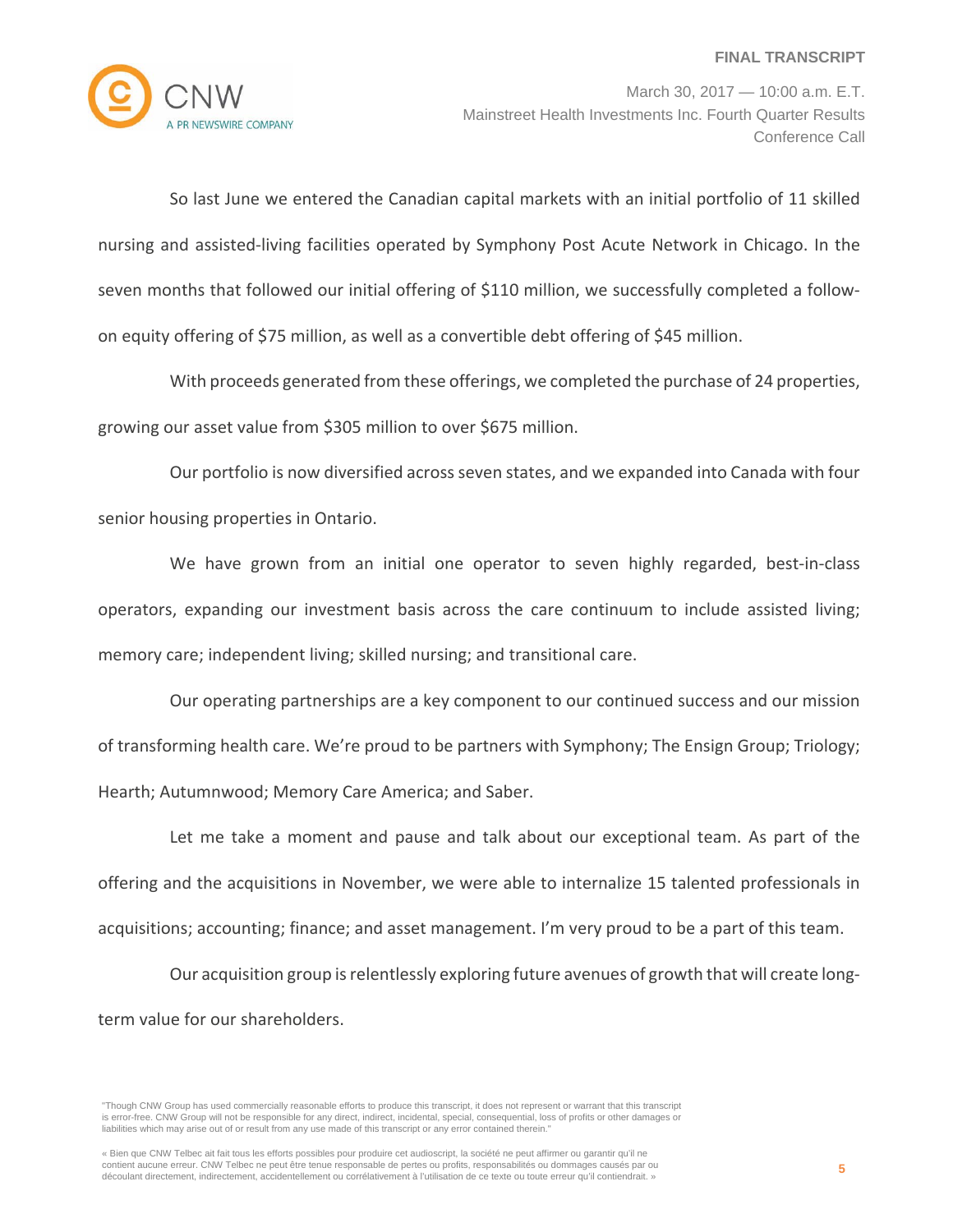

March 30, 2017 — 10:00 a.m. E.T. Mainstreet Health Investments Inc. Fourth Quarter Results Conference Call

We're extremely disciplined, staying focused on our mission of transforming health care and building a highly diversified portfolio of seniors housing, transitional care, and skilled nursing assets.

We believe our best path forward is growing with high-quality operators as our partners and continuing to expand our asset base into new geographies throughout North America. We continue to believe that our strategy of building a highly diversified portfolio across the continuum of care will deliver the best risk‐adjusted returns for our shareholders over the long term.

We've also assembled a top-notch asset management team to maintain the quality of our portfolio. This team has numerous responsibilities, such as inspecting the physical plant quality of our facilities, performance tracking, and operator relationships. Maintaining consistent, transparent communication with our partners serves everyone well and creates value.

We want to ensure our partners achieve financial success so that they're positioned to provide the best care possible for their residents.

An example of these great partnerships is our growing relationship with The Ensign Group. As we announced earlier this month, we entered into an agreement to purchase three properties from Ensign for a \$38 million transaction in the Phoenix and Los Angeles markets. These buildings have great operating metrics, and represent new markets for Mainstreet Health Investments.

Across our stabilized portfolio, our EBITDARM lease coverage is 1.7 times and our EBITDAR coverage of 1.3 times for the trailing 12‐month period.

"Though CNW Group has used commercially reasonable efforts to produce this transcript, it does not represent or warrant that this transcript is error-free. CNW Group will not be responsible for any direct, indirect, incidental, special, consequential, loss of profits or other damages or liabilities which may arise out of or result from any use made of this transcript or any error contained therein."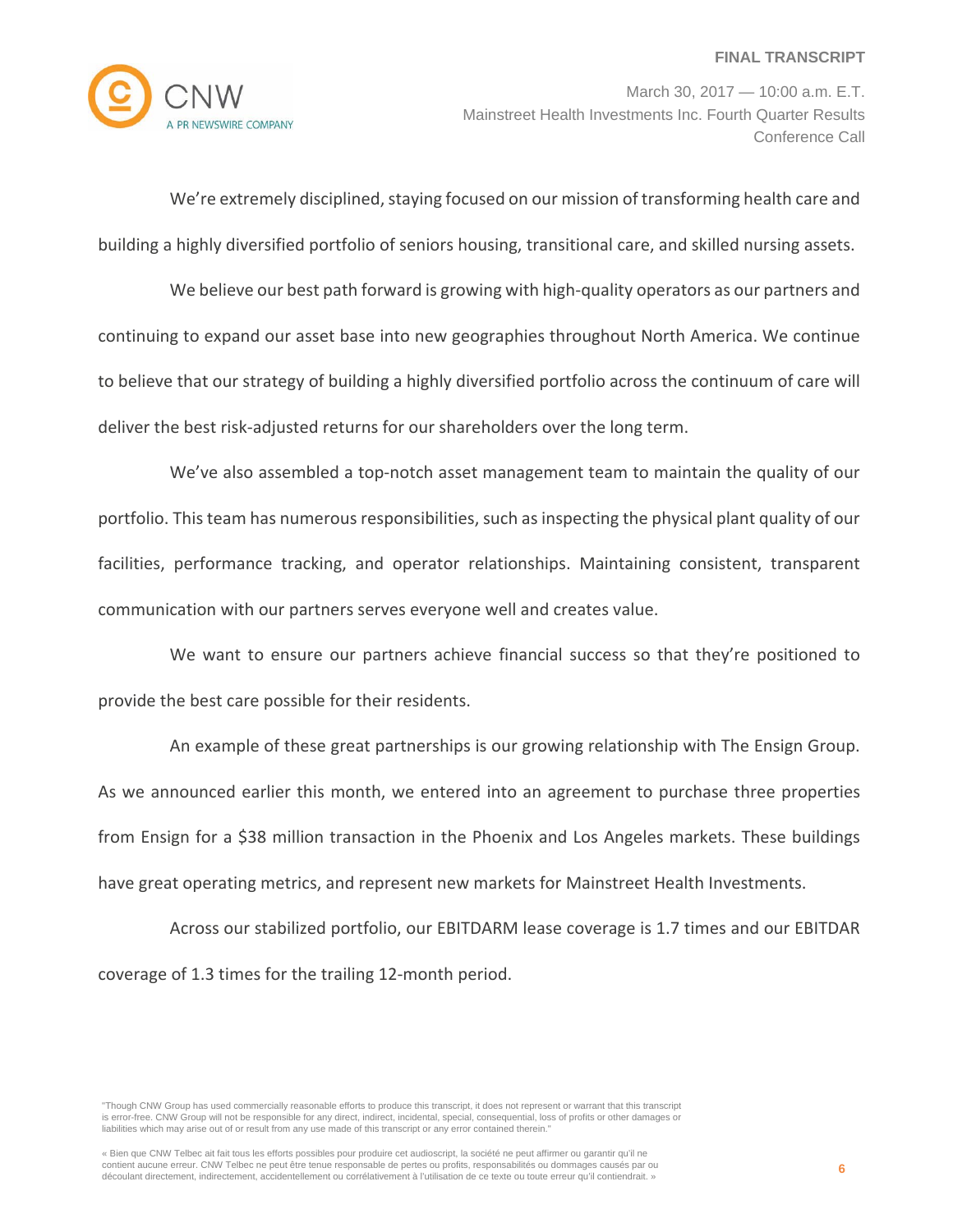

March 30, 2017 — 10:00 a.m. E.T. Mainstreet Health Investments Inc. Fourth Quarter Results Conference Call

As we've mentioned, a pillar of ourstrategy has been to establish a development investment program to provide a steady flow of acquisition opportunities into our pipeline. As our development investments begin to bear fruit and stabilize over the next few years, we expect these coverages to continue to be strong.

As you can tell, we've been hard at work executing the strategy we outlined as we entered the market in June. Our thesis is strong, our operating partnerships are strong, and our team is strong. We will continue to build our platform, and work hard to create long-term value for our shareholders.

To get further into some of the achievements in 2016, I'd like to hand it over to Scott Higgs to discuss our financial results.

### **Scott Higgs**

Thanks, Scott, and good morning, everyone. Before I get into the financial results for the year, I'd like to echo Scott's comments and emphasize the stability and strength of our foundation to fuel our growth into the future.

At the time of our initial offering we forecast fourth quarter AFFO per share of \$0.24, exclusive of the over-allotment option of the initial offering. We're thrilled to announce our fourth quarter AFFO per share is in line with these projections at \$0.24 a share.

In a period of extensive growth of our portfolio in 2016, including the creation of an internalized operating platform, achieving our forecasted AFFO per share exemplifies our discipline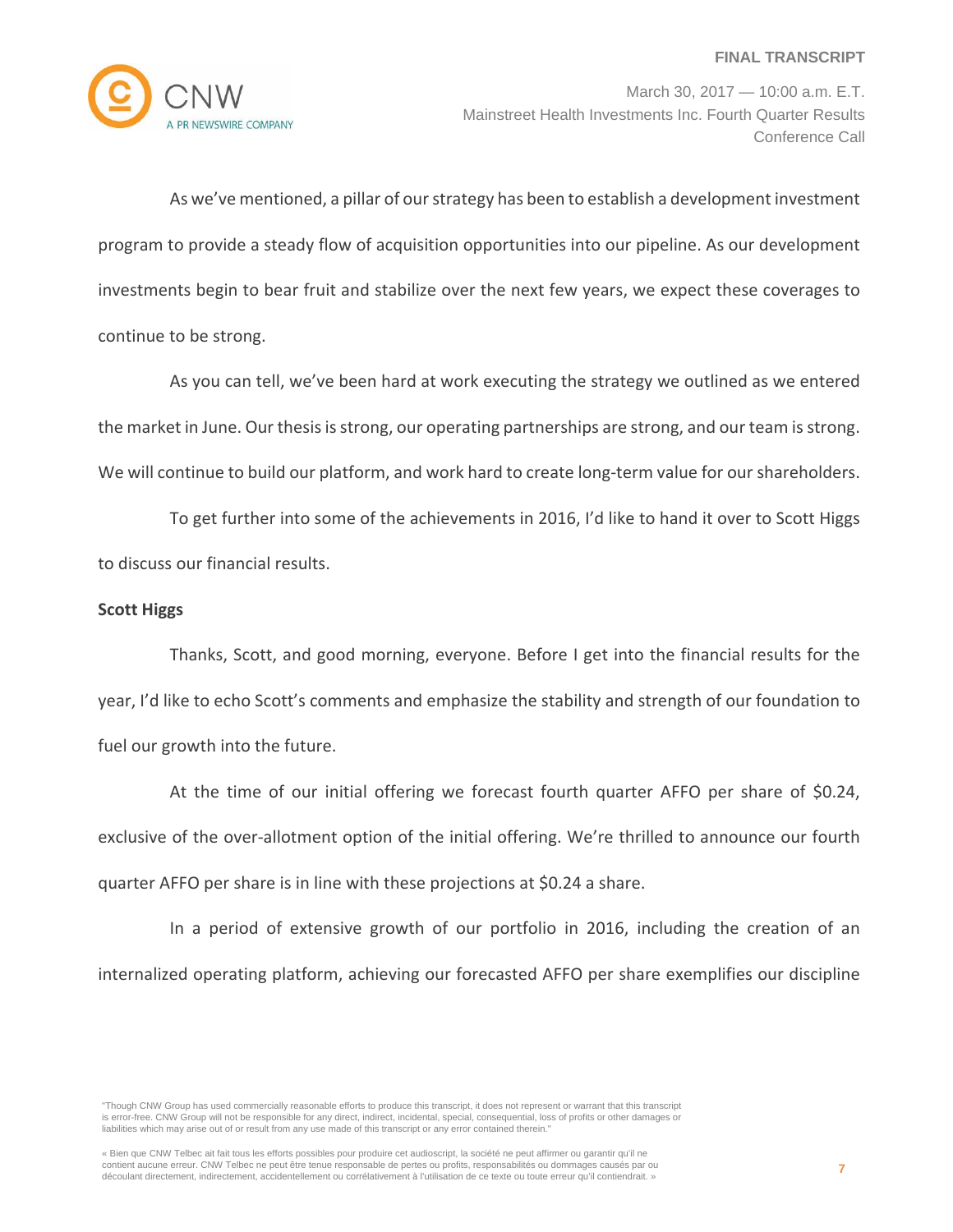

and focus on the execution of our strategy by our team. This accomplishment right out of the gate is proof of our commitment, hard work, and diligent adherence to our strategy.

Further, we believe that our current platform is well-positioned for continued portfolio expansion.

Through all the accretive acquisitions and transactions during the fourth quarter, we were able to maintain our core financial metrics, including our AFFO payout ratio. On a normalized basis, we anticipate our payout ratio will be between 75 and 80 percent.

During the fourth quarter we also exercised the accordion of our credit facility, expanding our capacity to 285 million, and completed additional property‐level refinancings, which begin our steps in accomplishing our capital strategic plan of laddering debt maturity, strengthening our balance sheet, and improving our cost of capital.

We anticipate continued execution on this plan in the first half of fiscal year 2017.

At the end of 2016, our debt to gross book value was 53 percent, and is 47 percent exclusive of the convertible debentures. We have approximately 228 million outstanding on our credit facility, and approximately 80 of our debt is of fixed rate.

In conclusion, 2016 was a great year filled with growth and achievement. And we look forward to a strong 2017.

We'll now open up the line for questions. Chris, can you please walk us through the process?

"Though CNW Group has used commercially reasonable efforts to produce this transcript, it does not represent or warrant that this transcript is error-free. CNW Group will not be responsible for any direct, indirect, incidental, special, consequential, loss of profits or other damages or liabilities which may arise out of or result from any use made of this transcript or any error contained therein."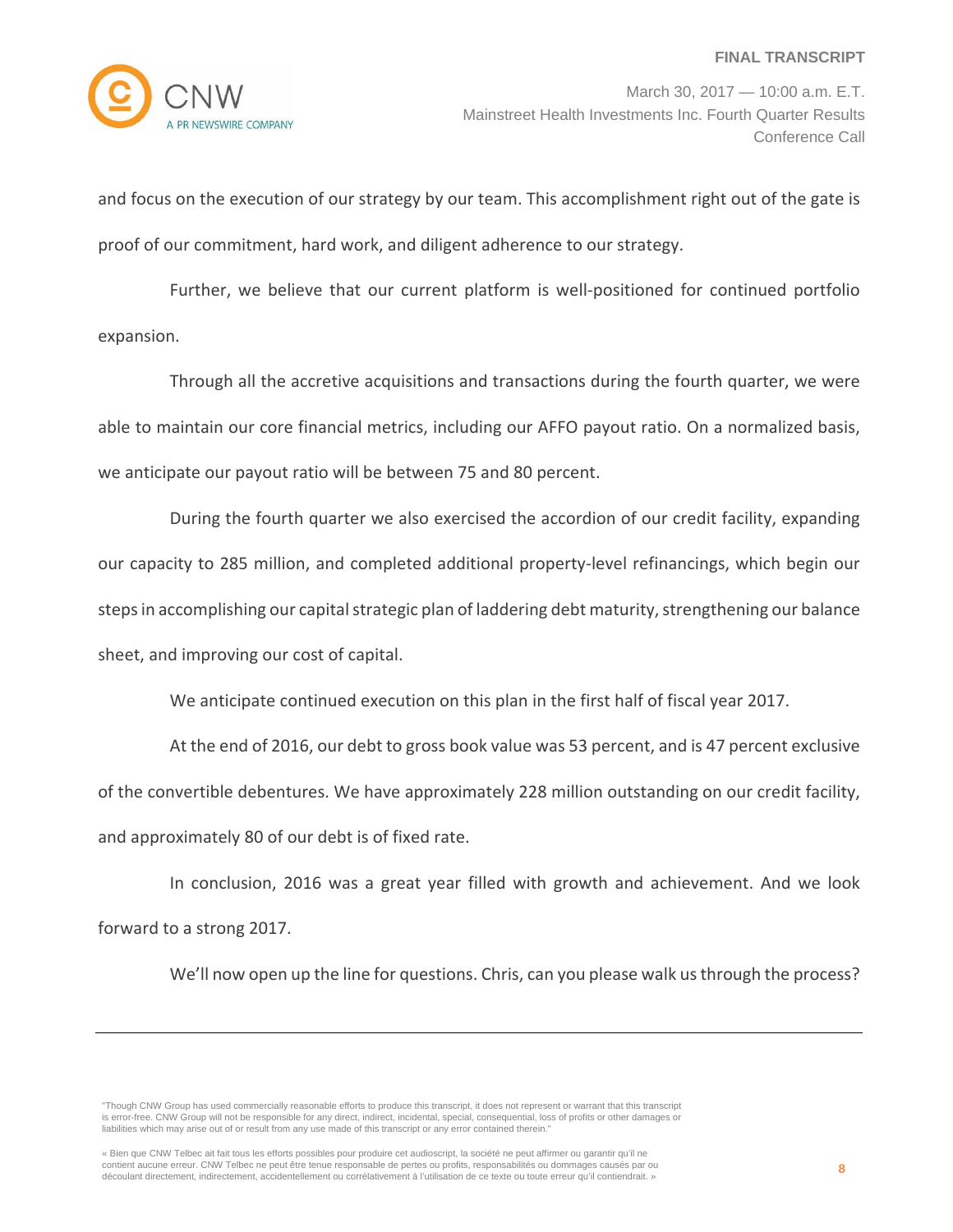

#### **Q&A**

## **Operator**

Ladies and gentlemen, in order to ask a question, press \*, then the number 1 on your

telephone keypad. Again, press \*, then number 1 on your telephone keypad.

Your first question comes from the line of Jenny Ma. Your line is open.

#### **Jenny Ma** — Canaccord Genuity

Thanks. Good morning, guys.

## **Scott Higgs**

Hey, Jenny.

#### **Scott White**

Good morning, Jenny.

#### **Jenny Ma**

Wanted to discuss acquisitions. Previously you had guided to a sort of several hundred million dollars of acquisitions, and we've got \$38 million in the pipe. So I wanted to get some colour on the deal flow that's going on particularly south of the border, and if you are still committed to, call it, 300 million to \$400 million of acquisitions this year, provided the capital markets remain friendly? **Matt Monson** — Vice President, Mainstreet Health Investments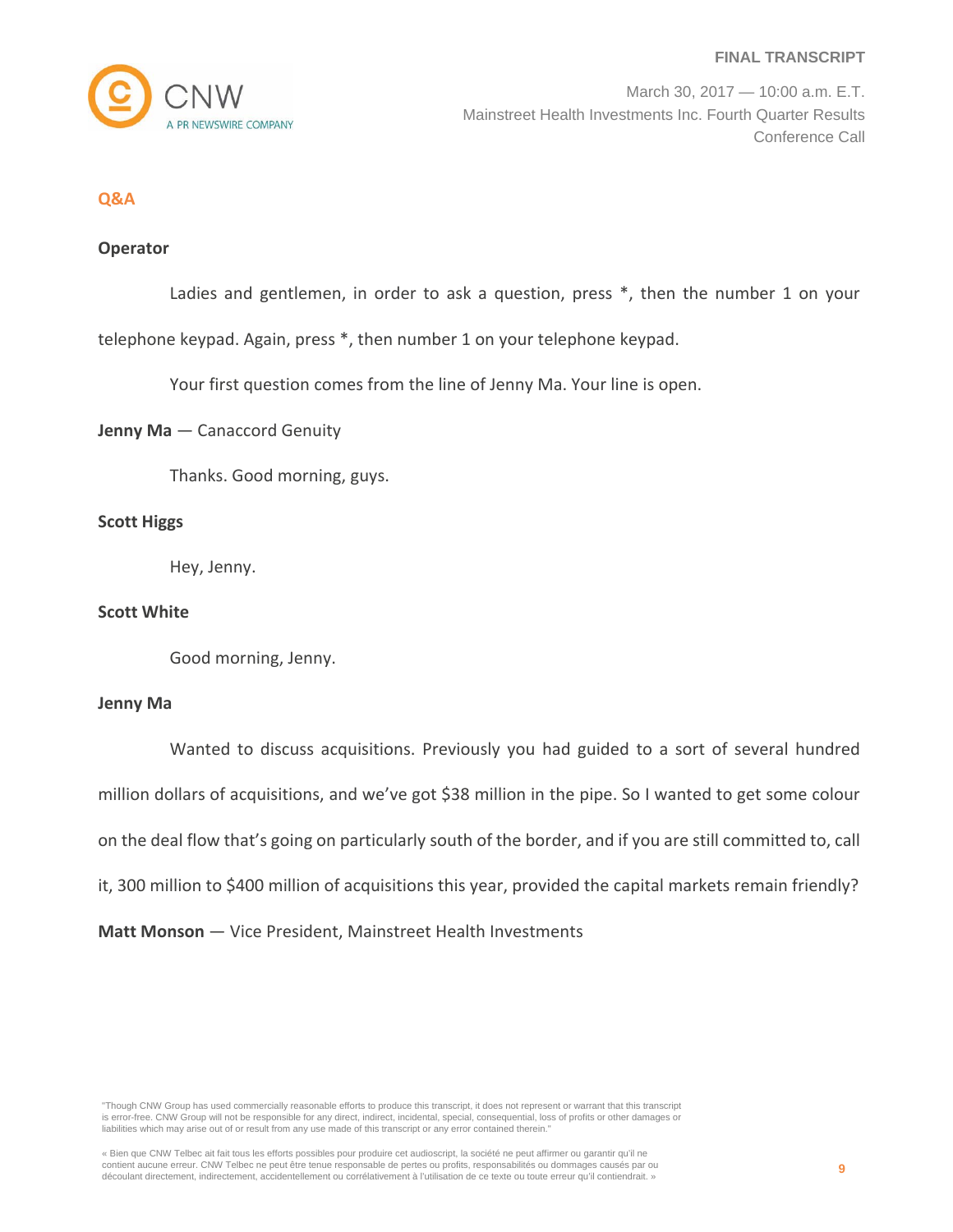

March 30, 2017 — 10:00 a.m. E.T. Mainstreet Health Investments Inc. Fourth Quarter Results Conference Call

Hi, Jenny. It's Matt Monson. Yes. The answer is yes. We have over 100 million of actionable acquisitions on both sides of the border, and by year‐end absolutely 200 million to 300 million is very doable.

#### **Jenny Ma**

Okay. Perfect. How has the deal flow been in the United States in particular? Has that had any sort of pause or change because of all the headlines going on down there?

#### **Matt Monson**

Large portfolio acquisitions, the answer is yes there has been a slowdown, but we have not seen a slowdown as far as smaller one‐off and smaller portfolio acquisitions.

#### **Scott White**

And in fact, Jenny, I actually think that this location is creating a lot of opportunities for us. When everyone else is looking it's hard for us to be competitive. And when everyone else is backing off and saying I'm going to take a pause and see how things shake out, remember our investment thesis continues to be exactly the same as the beginning that this is a long‐term investment value‐ creation opportunity.

And while in any given week, month, quarter, year there'll be dislocations, there'll be changes in the market, we fundamentally believe over 5, 7, 10, or more years the diversified portfolio that we're creating is going to create outsize return for our investors.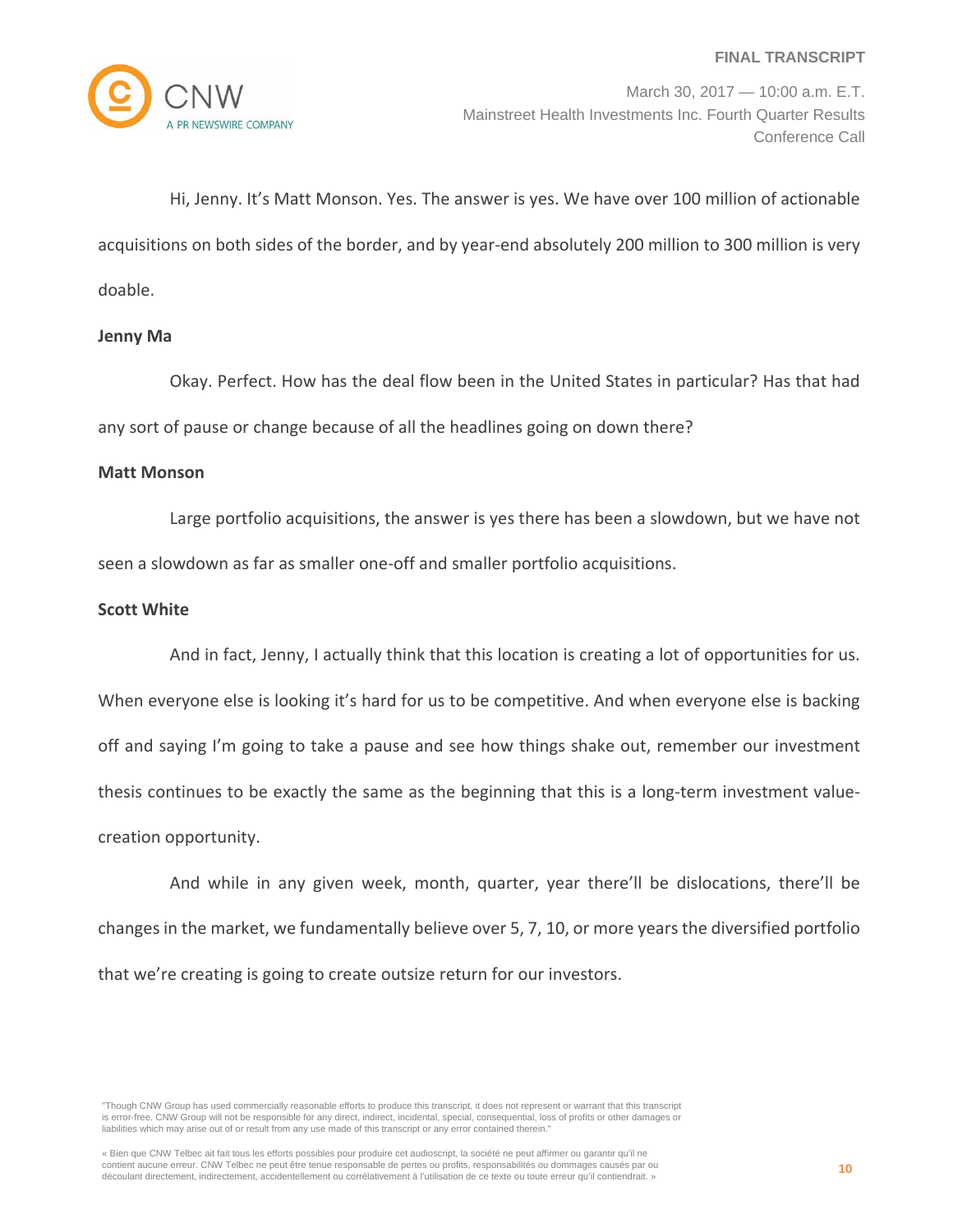

March 30, 2017 — 10:00 a.m. E.T. Mainstreet Health Investments Inc. Fourth Quarter Results Conference Call

So we actually are excited about the dislocation in the market because it opens up opportunities that maybe didn't exist last year.

#### **Jenny Ma**

Great. Is there any commentary on what you're seeing as far as pricing?

#### **Matt Monson**

Pricing hasn't shifted too much. Lower-quality assets we're starting to see cap rates ticking up a bit; I wouldn't say anything more than 25 basis point‐ish.

### **Jenny Ma**

Mm‐hmm.

#### **Matt Monson**

But on the high-quality portfolio they've stayed pretty consistent.

#### **Jenny Ma**

Okay. That's good colour. Thank you. Moving on to your recent announcement with The Ensign leases that were given back on the three properties, I understand that Mainstreet Property Group is going to provide the income support payment. Is there anything in your agreement where there is a limit to the time frame? Or are they on the hook for that basically until they get it leased up

to your satisfaction?

# **Scott White**

<sup>«</sup> Bien que CNW Telbec ait fait tous les efforts possibles pour produire cet audioscript, la société ne peut affirmer ou garantir qu'il ne contient aucune erreur. CNW Telbec ne peut être tenue responsable de pertes ou profits, responsabilités ou dommages causés par ou découlant directement, indirectement, accidentellement ou corrélativement à l'utilisation de ce texte ou toute erreur qu'il contiendrait. »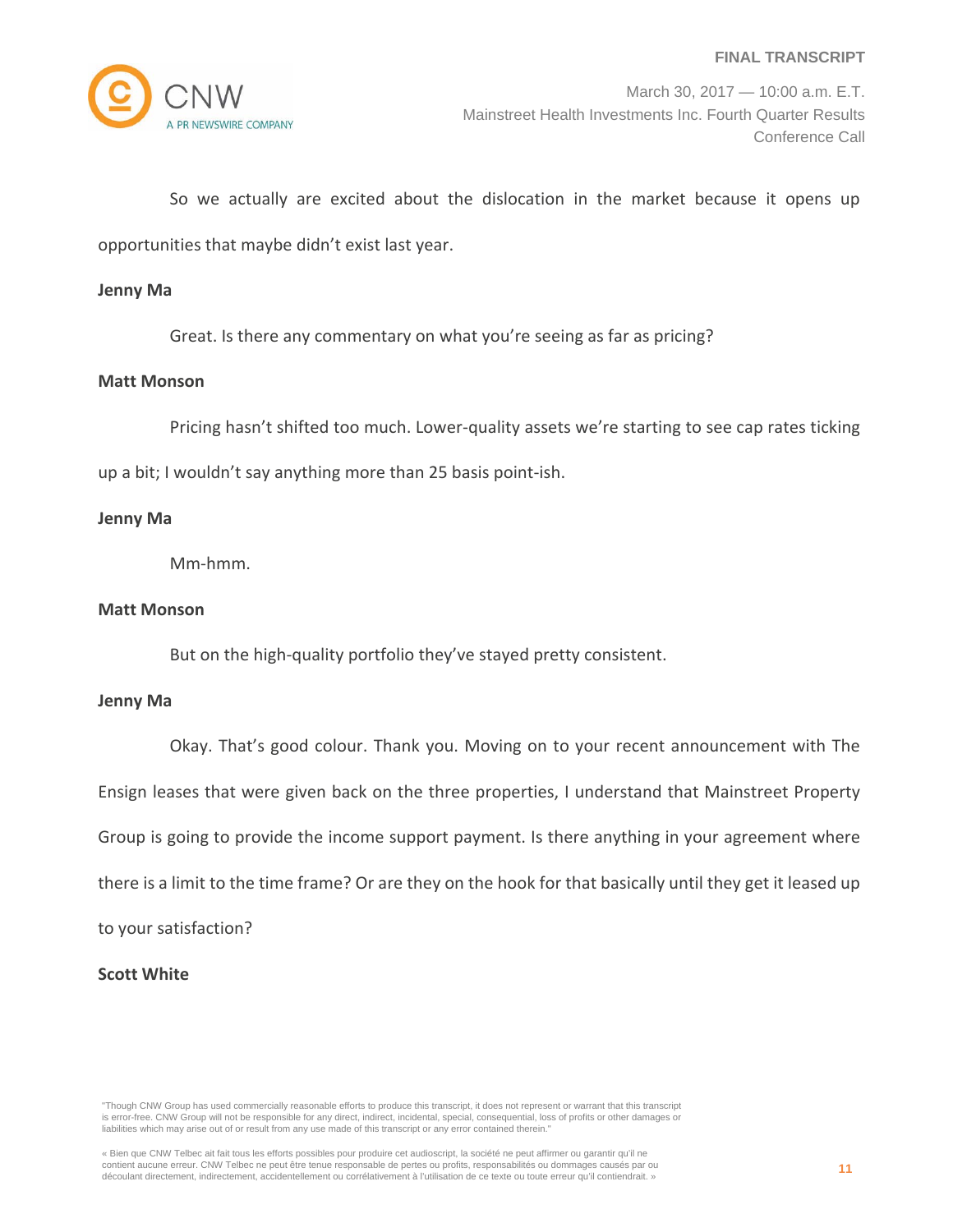

March 30, 2017 — 10:00 a.m. E.T. Mainstreet Health Investments Inc. Fourth Quarter Results Conference Call

That's a—the second part of your question isthe answer. There is no time line on the income support agreement. The income support agreement is put in place until such time as an appropriate operator is put in place and lease payments commence.

So asfar as we're concerned, we are financially neutral; doesn't really have an impact on us.

#### **Jenny Ma**

Right. But it'll just—I guess this is for Scott Higgs—it'll just flow through to the line below AFFO on the adjustment as opposed to top line?

### **Scott Higgs**

That's correct.

### **Jenny Ma**

Okay. And then turning to G&A, you had previously guided to sort of 100 basis points on GBV as a good run rate for G&A now that you're internal. With, I guess, four or five months behind you, is that still consistent with what you're seeing?

### **Scott Higgs**

Yeah. I think that's pretty fair, Jenny. I think if you look at the fourth quarter exclusive of

kind of the onetime internalization set-up platform costs, it's a relatively good run rate.

### **Jenny Ma**

Okay. And then my last question is with some management changes in Q1, are you expecting to see any onetime costs associated with that run through G&A?

"Though CNW Group has used commercially reasonable efforts to produce this transcript, it does not represent or warrant that this transcript is error-free. CNW Group will not be responsible for any direct, indirect, incidental, special, consequential, loss of profits or other damages or liabilities which may arise out of or result from any use made of this transcript or any error contained therein."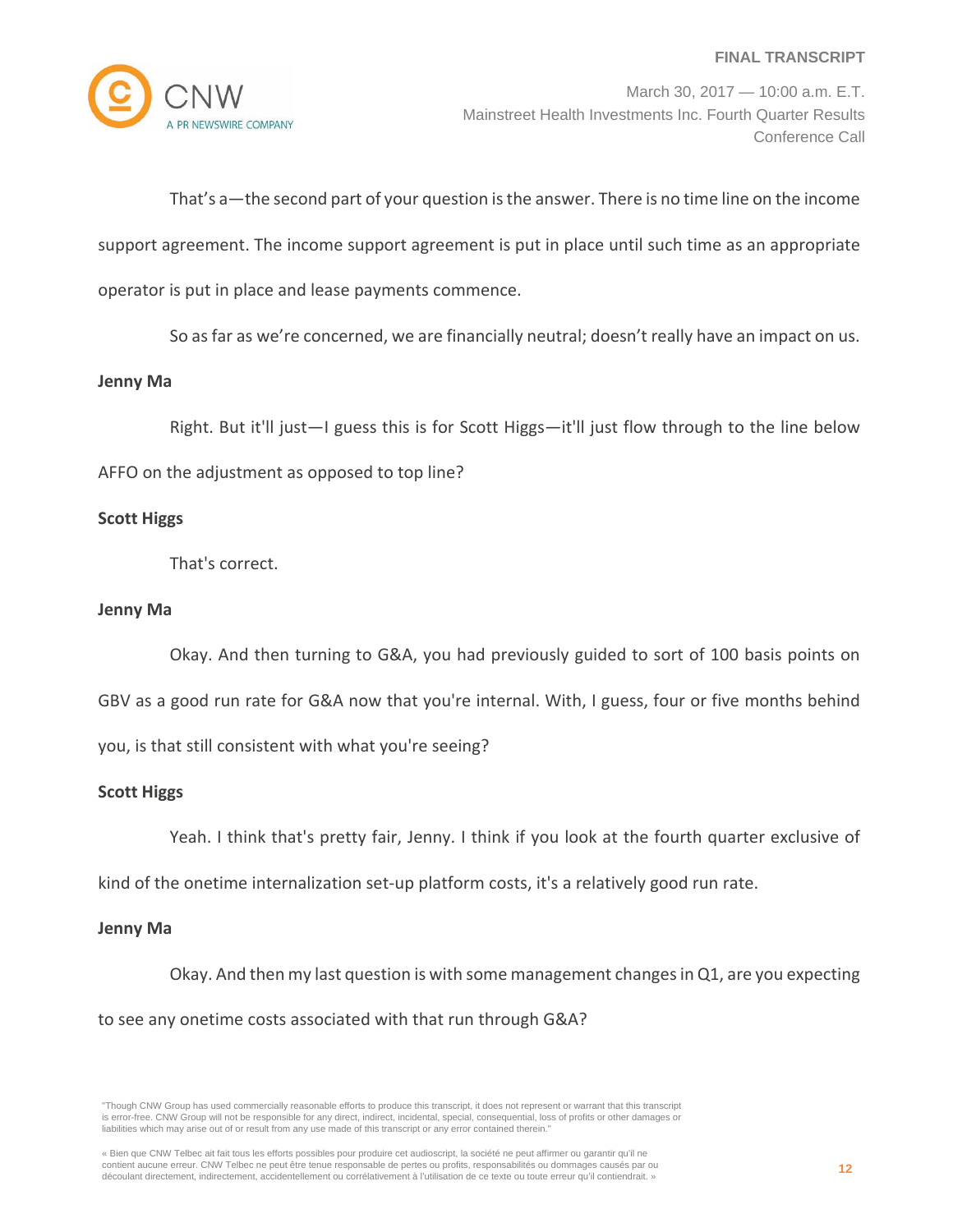

March 30, 2017 — 10:00 a.m. E.T. Mainstreet Health Investments Inc. Fourth Quarter Results Conference Call

### **Scott Higgs**

There could be a small amount, yeah, but I wouldn't call it material to the overall financials.

#### **Jenny Ma**

Okay. Great. Thank you. I'll turn it back.

#### **Scott Higgs**

Thanks, Jenny.

## **Scott White**

Thanks, Jenny.

# **Operator**

Your next question comes from Troy MacLean of BMO Capital Markets. Your line is open.

#### **Scott White**

Good morning, Troy.

### **Scott Higgs**

Hey, Troy.

### **Operator**

The gentleman's line has dropped. We do have a question from Matt Kornack of National

Bank Financial. Your line is open.

# **Scott White**

Good morning, Matt.

"Though CNW Group has used commercially reasonable efforts to produce this transcript, it does not represent or warrant that this transcript is error-free. CNW Group will not be responsible for any direct, indirect, incidental, special, consequential, loss of profits or other damages or liabilities which may arise out of or result from any use made of this transcript or any error contained therein."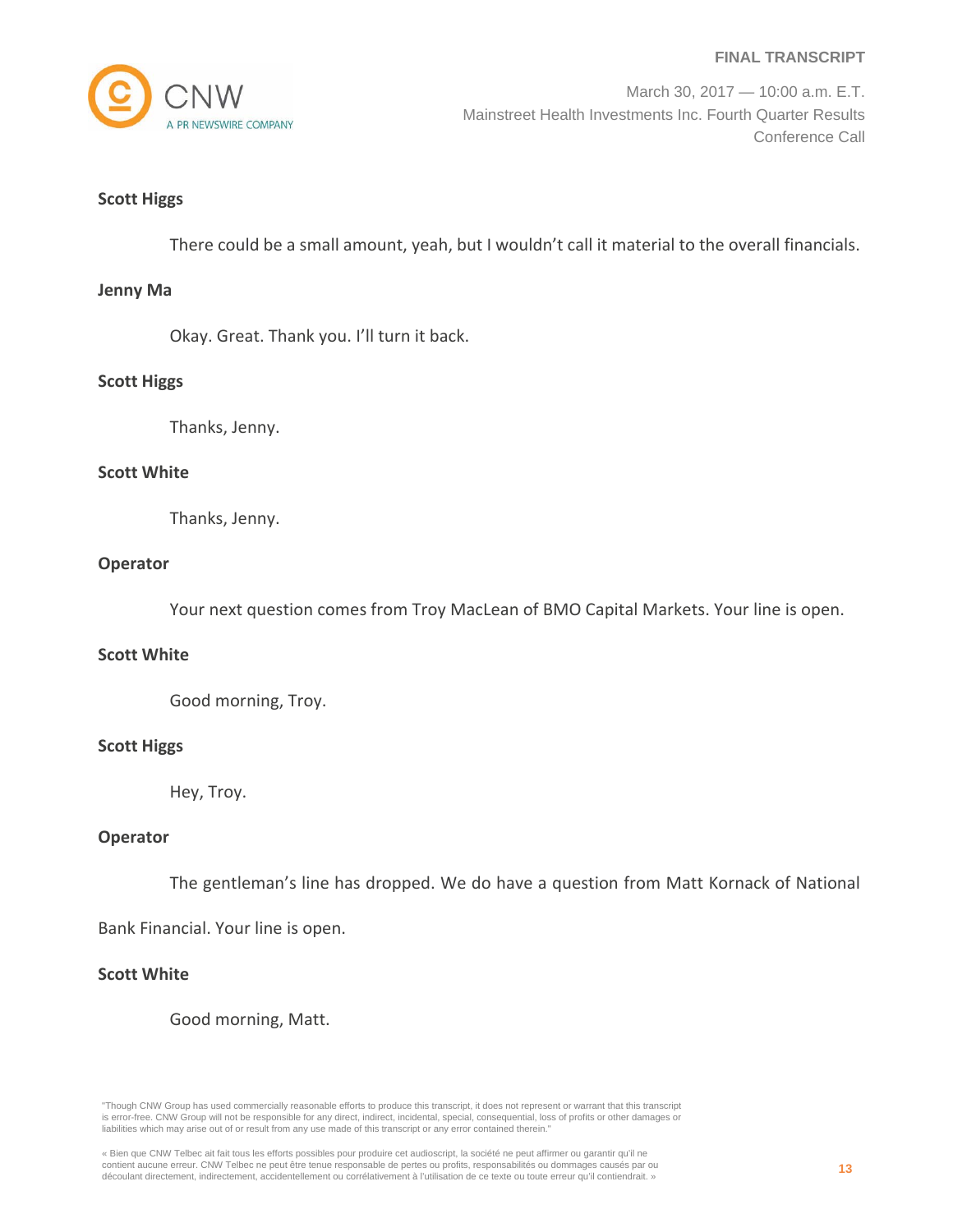

March 30, 2017 — 10:00 a.m. E.T. Mainstreet Health Investments Inc. Fourth Quarter Results Conference Call

## **Operator**

Mr. Kornack, your line is open.

# **Matt Kornack** — National Bank

I'm here. Can you hear me?

# **Scott White**

Yes. We can hear you now.

# **Matt Kornack**

Okay.

# **Scott White**

Gosh, we missed that voice, Matt.

### **Matt Kornack**

Okay. I was speaking to myself for a little while there. In terms of the development lease income, you have the 868,000 in the quarter. I'm just wondering is there any of that that would have been already converted to income? And from a run rate standpoint what should we be modelling? And at what point—I know there's some timing issues with the unsigned leases—but at what point do you think it converts to sort of top‐line rent?

### **Scott Higgs**

Yeah. So from a functional perspective, it'll convert to top line once the rent commences, right? So just from an—

<sup>«</sup> Bien que CNW Telbec ait fait tous les efforts possibles pour produire cet audioscript, la société ne peut affirmer ou garantir qu'il ne contient aucune erreur. CNW Telbec ne peut être tenue responsable de pertes ou profits, responsabilités ou dommages causés par ou découlant directement, indirectement, accidentellement ou corrélativement à l'utilisation de ce texte ou toute erreur qu'il contiendrait. »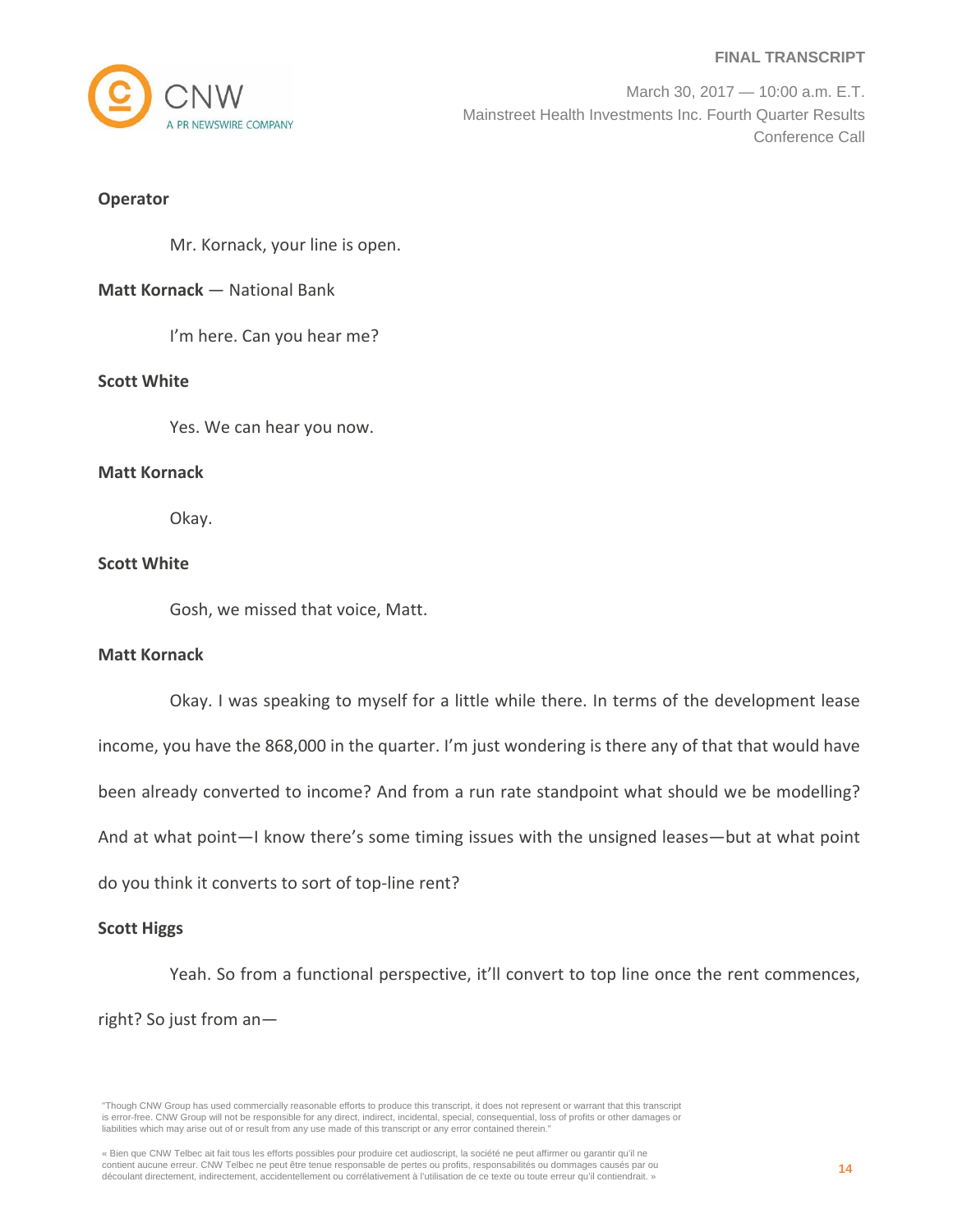

March 30, 2017 — 10:00 a.m. E.T. Mainstreet Health Investments Inc. Fourth Quarter Results Conference Call

# **Matt Kornack**

Right.

# **Scott Higgs**

—accounting functionality perspective, it'llstay down below the line until that point in time.

So as of the end of the year, Matt, no, I think it's a pretty … That's where we would have pretty much

expected that number to be based on the transactions.

#### **Matt Kornack**

Right.

# **Scott Higgs**

And in terms of a time line, I guess yeah, like I said, it goes back to Scott's answer previously

of when the leases commence.

### **Matt Kornack**

And so—

### **Scott Higgs**

Happy to work with you off-line on the model if-

# **Matt Kornack**

Yeah. One of the four did end up—

# **Scott Higgs**

Correct.

"Though CNW Group has used commercially reasonable efforts to produce this transcript, it does not represent or warrant that this transcript is error-free. CNW Group will not be responsible for any direct, indirect, incidental, special, consequential, loss of profits or other damages or liabilities which may arise out of or result from any use made of this transcript or any error contained therein."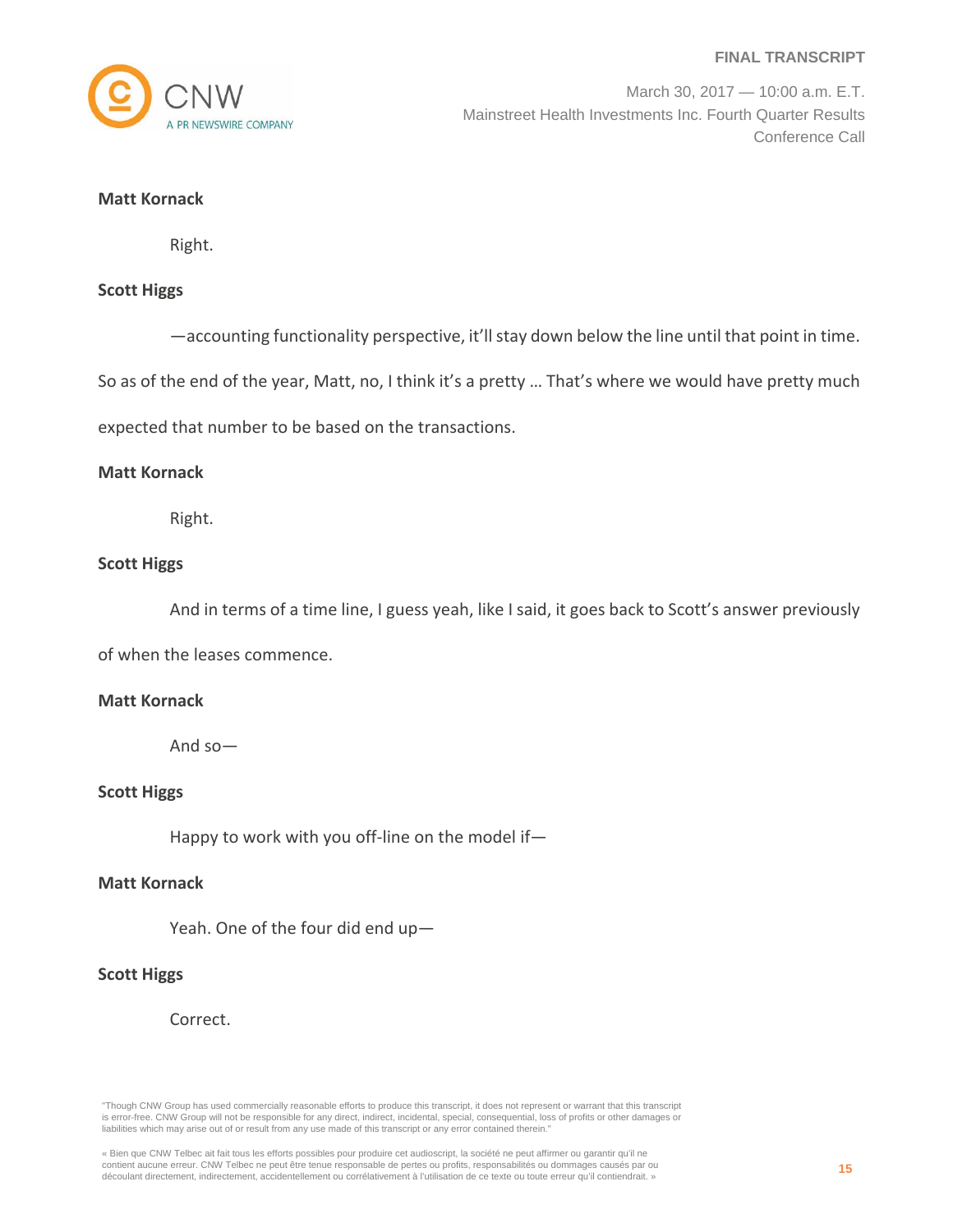

March 30, 2017 — 10:00 a.m. E.T. Mainstreet Health Investments Inc. Fourth Quarter Results Conference Call

# **Matt Kornack**

—leasing up, so some will come off and then the other three will be dealt with. And can you

just remind me what the property value is associated with the development properties? Just I mean

if it's not flowing through our NOI we have to add it back to NAV.

### **Scott Higgs**

For the three that remain out?

#### **Matt Kornack**

Well, that's for the four in the fourth quarter, right? So the four that—and then I'll adjust

for the three.

### **Scott Higgs**

Yeah. I can get you an exact number—

### **Matt Kornack**

Okay.

### **Scott Higgs**

—like I said and the math—

#### **Matt Kornack**

It's okay.

# **Scott Higgs**

It's 80 million, 85 million.

<sup>«</sup> Bien que CNW Telbec ait fait tous les efforts possibles pour produire cet audioscript, la société ne peut affirmer ou garantir qu'il ne contient aucune erreur. CNW Telbec ne peut être tenue responsable de pertes ou profits, responsabilités ou dommages causés par ou découlant directement, indirectement, accidentellement ou corrélativement à l'utilisation de ce texte ou toute erreur qu'il contiendrait. »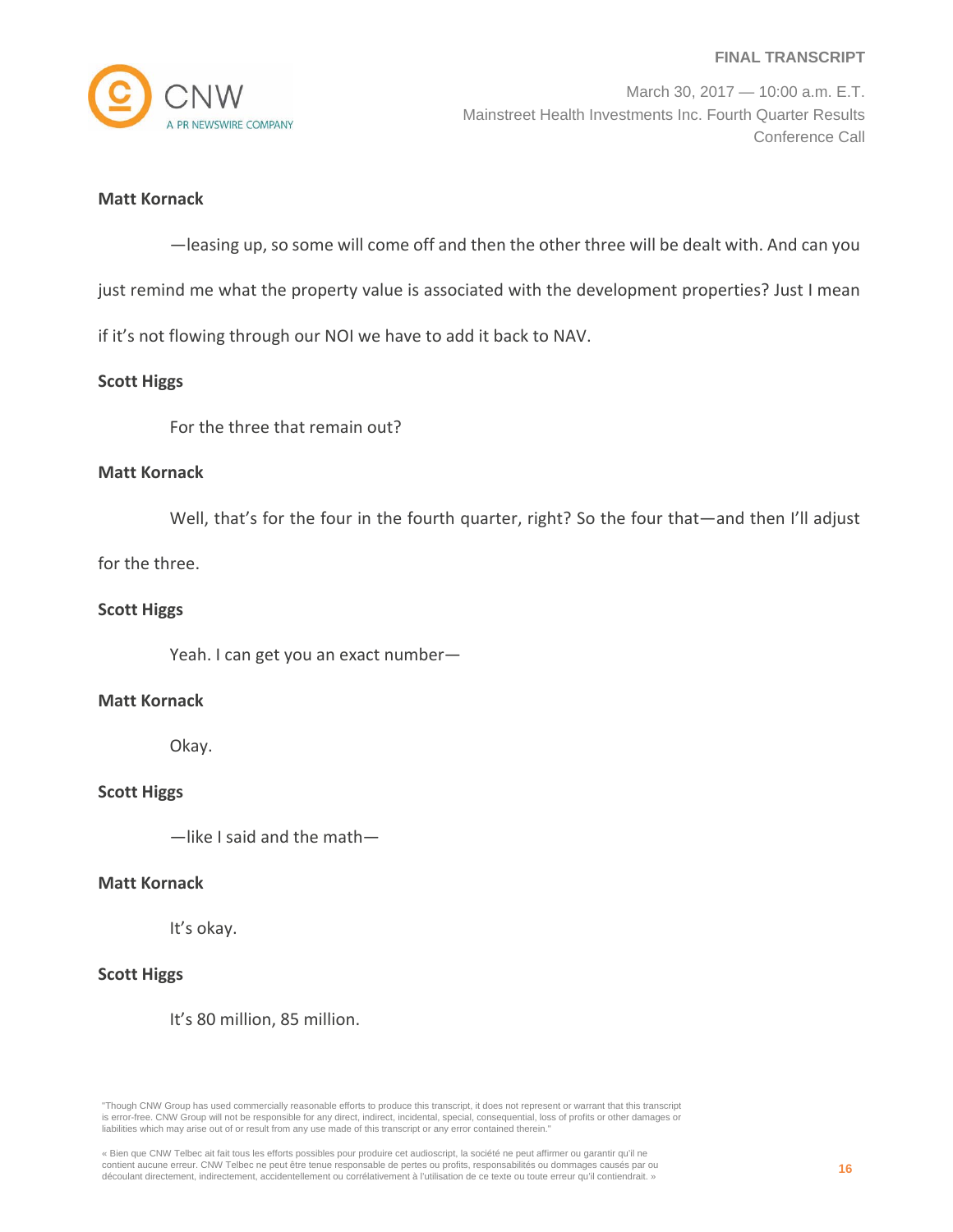

# **Matt Kornack**

Okay. Perfect. And then with regards to the debt strategy, do you have a sense as to time line in terms of when you'd push out the maturities? And at this point what is your goal from a weighted average sort of term on debt going into 2017?

### **Scott Higgs**

Yeah. So for the long term, goal is six to eight years on a weighted average basis. And to answer the first part of your question, in the first six months of '17 I expect you'll see some movement there.

Again, a lot of the functionality of the short-term nature is we just got started, plus the acquisitions in the fourth quarter we assumed a fair amount of construction short‐term notes, so as we get those refinanced out it'll impact that number.

### **Matt Kornack**

Okay. Makes sense.

## **Scott White**

And I can tell you, Matt, it's a big initiative of ours this year, there's no doubt. Scott Higgs and his team have been maniacally focused on getting that all set up, and you should expect to hear some news from us on that in the coming months.

# **Matt Kornack**

"Though CNW Group has used commercially reasonable efforts to produce this transcript, it does not represent or warrant that this transcript is error-free. CNW Group will not be responsible for any direct, indirect, incidental, special, consequential, loss of profits or other damages or liabilities which may arise out of or result from any use made of this transcript or any error contained therein."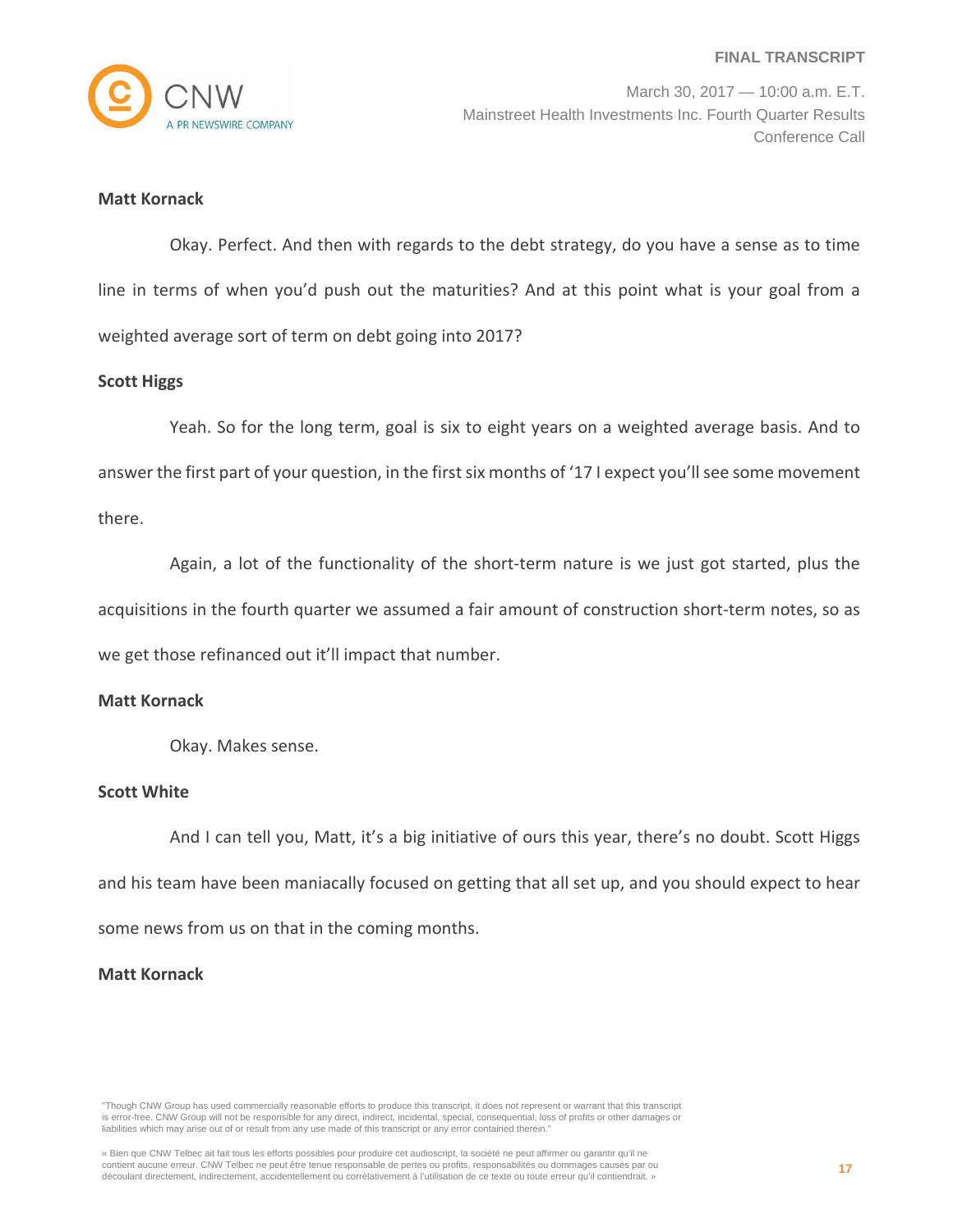

And net-net, if I remember correctly, the term is increasing, but the overall weighted average interest rate should remain roughly the same as to what you have now?

### **Scott Higgs**

Yeah. That's fair.

# **Matt Kornack**

Okay. Final question with regards to The Ensign properties, have you had any incremental news with regards to leasing up some of that space? I think you were in discussions, but there was nothing firm as of the announcement.

# **Scott White**

Yeah. It's still the same case. It's, I guess, been two weeks, ten days or so, since the announcement, so not a lot has changed.

We are in active discussions on all three properties and multiple operators' term sheets, but I don't have a sense, as you could imagine, these things take a little bit of time, so I'm not sure I want to guide you a specific day.

But certainly in the coming months we expect to have those leased. Again, as we said before, given the income support agreement, we're financially neutral and we are working diligently to get those buildings re‐leased.

And we're working with Mainstreet Property, the developer, as well. Bear in mind they obviously have a real interest in getting these re‐leased.

<sup>&</sup>quot;Though CNW Group has used commercially reasonable efforts to produce this transcript, it does not represent or warrant that this transcript is error-free. CNW Group will not be responsible for any direct, indirect, incidental, special, consequential, loss of profits or other damages or liabilities which may arise out of or result from any use made of this transcript or any error contained therein."

<sup>«</sup> Bien que CNW Telbec ait fait tous les efforts possibles pour produire cet audioscript, la société ne peut affirmer ou garantir qu'il ne contient aucune erreur. CNW Telbec ne peut être tenue responsable de pertes ou profits, responsabilités ou dommages causés par ou découlant directement, indirectement, accidentellement ou corrélativement à l'utilisation de ce texte ou toute erreur qu'il contiendrait. »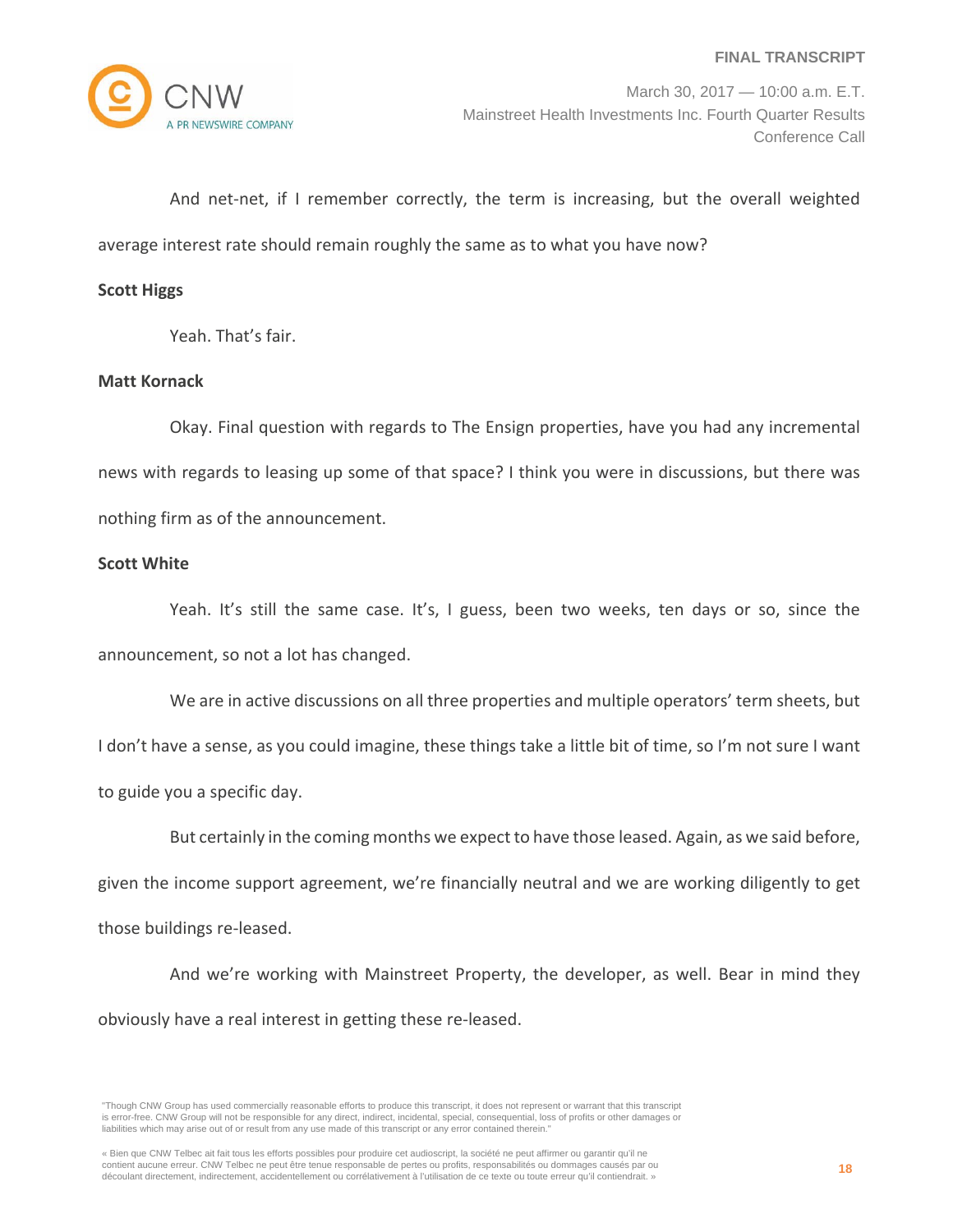

March 30, 2017 — 10:00 a.m. E.T. Mainstreet Health Investments Inc. Fourth Quarter Results Conference Call

# **Matt Kornack**

Sure. No, makes sense. Thanks, guys.

#### **Scott Higgs**

Thanks Matt.

# **Scott White**

Other questions?

#### **Operator**

Your next question comes from the line of Yashwant Sankpal of CIBC. Your line is open.

### **Yashwant Sankpal** — CIBC World Markets

Good morning, guys.

### **Scott Higgs**

Hey, Yash.

# **Scott White**

Hey.

### **Yashwant Sankpal**

Just back on the Ensign issue, I'm trying to understand what … Why did Ensign decide to not

lease these properties? Like what changed?

### **Scott White**

"Though CNW Group has used commercially reasonable efforts to produce this transcript, it does not represent or warrant that this transcript is error-free. CNW Group will not be responsible for any direct, indirect, incidental, special, consequential, loss of profits or other damages or liabilities which may arise out of or result from any use made of this transcript or any error contained therein."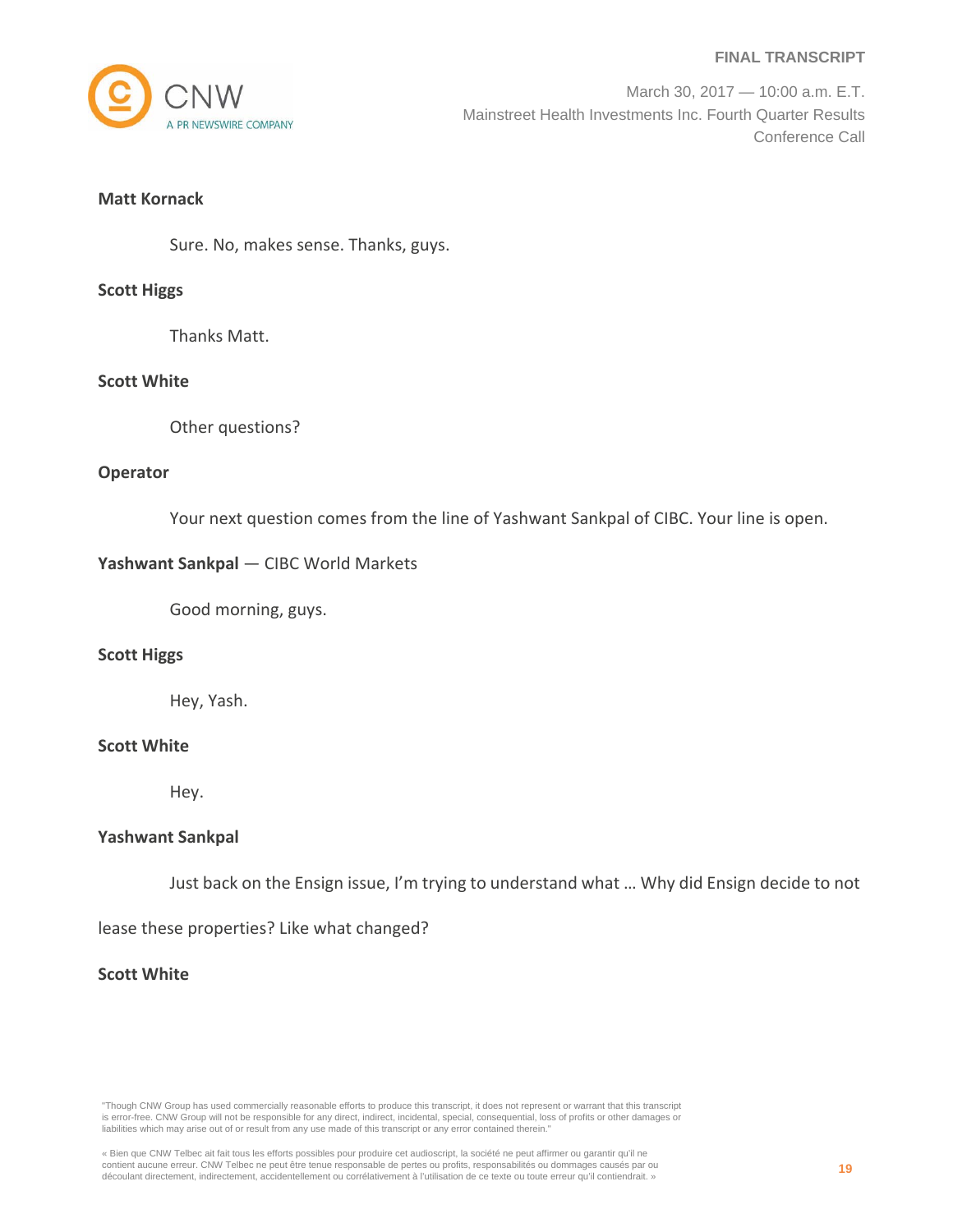

March 30, 2017 — 10:00 a.m. E.T. Mainstreet Health Investments Inc. Fourth Quarter Results Conference Call

Sure. So I cannot tell you directly on behalf of Ensign what's going on inside their mind. I can tell you that they have put out public releases that you can go check that they are a little bit less interested in the moment in lease‐up assets and turnaround‐type assets.

They approached us early in the year saying that they'd love to grow with us and be a long‐ term partner and build a solid foundation with us; they'd also love to have fewer lease-up assets in their portfolio; might we be able to have a conversation to help both of us accomplish our goals? And that's sort of what transpired.

We want to grow and we want to demonstrate that we are a good partner of theirs, and as such we said, okay, if you really don't want lease-up assets, that's fine. These are phenomenal buildings, Class A, brand‐new assets in great markets that Ensign was willing to sign leases on—so clearly they were interested in them—if you really don't want lease-up assets right now in your portfolio might we find another way to grow our partnership? And that's what precipitated the acquisition of the other three buildings that we're really excited to add to our portfolio.

#### **Yashwant Sankpal**

And is Mainstreet, the developer, are they going to lease the—I mean run the properties? Or they're waiting to get another operator?

#### **Scott White**

They are working with us to find a third party operator in those buildings. So they're not operating them. Bear in mind, one of them [indiscernible] isn't complete yet. Wichita is just barely

<sup>&</sup>quot;Though CNW Group has used commercially reasonable efforts to produce this transcript, it does not represent or warrant that this transcript is error-free. CNW Group will not be responsible for any direct, indirect, incidental, special, consequential, loss of profits or other damages or liabilities which may arise out of or result from any use made of this transcript or any error contained therein."

<sup>«</sup> Bien que CNW Telbec ait fait tous les efforts possibles pour produire cet audioscript, la société ne peut affirmer ou garantir qu'il ne contient aucune erreur. CNW Telbec ne peut être tenue responsable de pertes ou profits, responsabilités ou dommages causés par ou découlant directement, indirectement, accidentellement ou corrélativement à l'utilisation de ce texte ou toute erreur qu'il contiendrait. »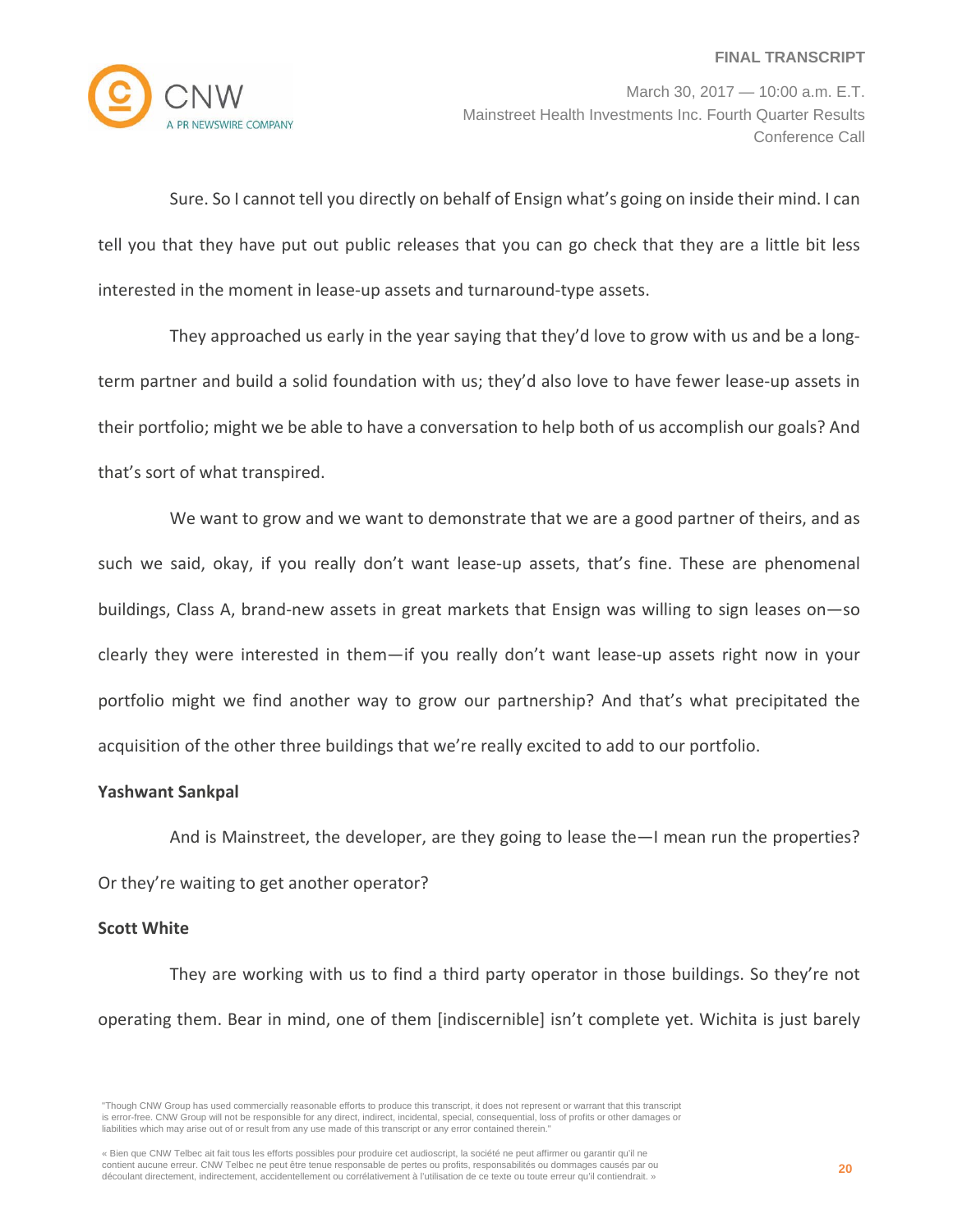

March 30, 2017 — 10:00 a.m. E.T. Mainstreet Health Investments Inc. Fourth Quarter Results Conference Call

complete. It would not have had an operator prior to this anyway. Houston is the only one that is

complete waiting on an operator, and it hasn't been waiting that long.

So this is all a real-time sort of there—as Ensign looked at the pipeline and said, all right,

these are coming online over the first six months of the year, might we have this conversation?

# **Yashwant Sankpal**

Okay. Okay. That's it for me. Thank you.

## **Scott White**

Thanks, Yash.

# **Operator**

Your next question comes from the line of Rob Sutherland of Echelon Wealth Partners. Your

line is open.

**Rob Sutherland** — Echelon Wealth Partners

Good morning, guys.

### **Scott White**

Good morning, Rob.

# **Rob Sutherland**

How are you? Jenny kind of talked a little bit about acquisition pipeline, but acquisition

pipeline in Canada? And then I guess kind of new markets that you're looking at either in Canada or

the US and where you're kind of looking at placing money?

"Though CNW Group has used commercially reasonable efforts to produce this transcript, it does not represent or warrant that this transcript is error-free. CNW Group will not be responsible for any direct, indirect, incidental, special, consequential, loss of profits or other damages or liabilities which may arise out of or result from any use made of this transcript or any error contained therein."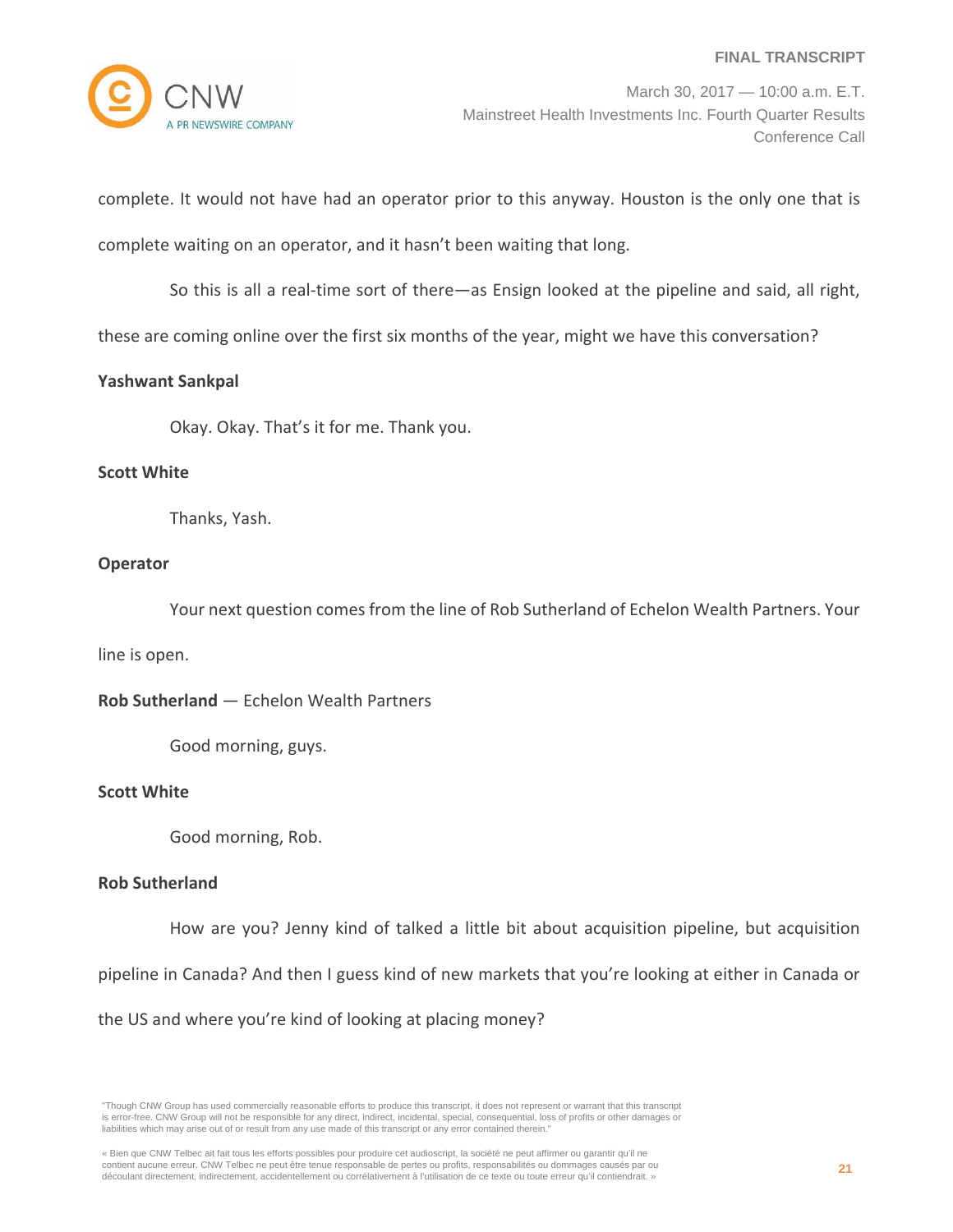

#### **Matt Monson**

We are looking at both sides of the border. This is Matt Monson again. We are looking all the way from Eastern Canada all the way down to the Southwest of the US. The investments that come in, the opportunities are really strewn across both countries; no region and specific.

#### **Scott White**

Yeah. Rob, we don't look at the portfolio at the beginning—as part of our strategy to say what markets do we want to be in? The way we look at our portfolio and when we look at our jobs as stewards of capital is to build a diversified portfolio and to partner with the right operators.

We think it's better to find operators that want to operate in markets rather than proactively choosing markets and then seeing if we can find an operator that wants to be there. So we're relatively agnostic as to the geographical location.

With that said, we care very much about the operator and we care very much about the market it particular. So we drill down and understand that market—we won't go to any market—but we don't proactively pick markets, if that makes sense.

#### **Rob Sutherland**

Absolutely. So then turning that around, are there operators that you've targeted that you would like to work with that you haven't yet that you're out wooing?

### **Scott White**

<sup>&</sup>quot;Though CNW Group has used commercially reasonable efforts to produce this transcript, it does not represent or warrant that this transcript is error-free. CNW Group will not be responsible for any direct, indirect, incidental, special, consequential, loss of profits or other damages or liabilities which may arise out of or result from any use made of this transcript or any error contained therein."

<sup>«</sup> Bien que CNW Telbec ait fait tous les efforts possibles pour produire cet audioscript, la société ne peut affirmer ou garantir qu'il ne contient aucune erreur. CNW Telbec ne peut être tenue responsable de pertes ou profits, responsabilités ou dommages causés par ou découlant directement, indirectement, accidentellement ou corrélativement à l'utilisation de ce texte ou toute erreur qu'il contiendrait. »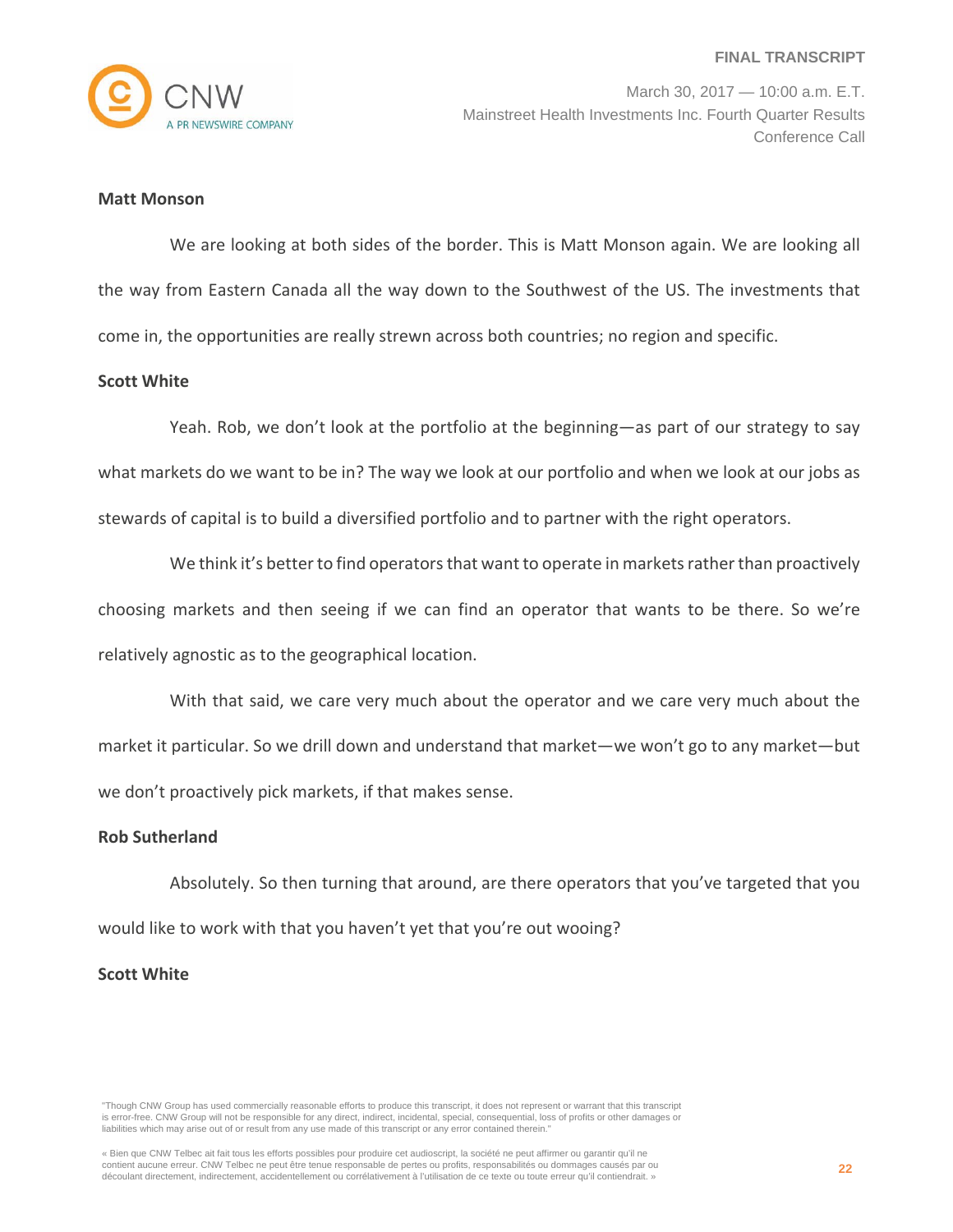

March 30, 2017 — 10:00 a.m. E.T. Mainstreet Health Investments Inc. Fourth Quarter Results Conference Call

Absolutely. Let's start with our existing operators because that's the key to our success right now. We have seven operators that mean a lot to us. I mean I actually went out of my way to name them on this call because that's how we view our business; that's how we view our growth strategy.

We understand we don't have the largest chequebook. We understand that we don't have the lowest cost of capital. The way we're going to win and create shareholder value is by building meaningful relationships with our operators. I could tell you definitively we have very strong relationships with all of our operators. We spend a lot of time with them, and that's the initial key to our growth strategy.

With that said and now answering your question directly, Rob, we're also out constantly meeting new operators. Matt, Scott Higgs, and I are on the road probably quite a bit more than we want to be right now spending time with new operators, getting to know them. A lot of them we know already, and it's getting comfortable with them.

To us, making a bet and developing a relationship with an operator is one of the biggest decisions we make. Our team, I think, would universally say that we could be in a marginal building in a marginal market with an exceptional operator, and always prevail. We could be in an exceptional building in an exception market with a subpar operator, and it won't work.

So the key to our business is building the right operator relationships.

# **Rob Sutherland**

"Though CNW Group has used commercially reasonable efforts to produce this transcript, it does not represent or warrant that this transcript is error-free. CNW Group will not be responsible for any direct, indirect, incidental, special, consequential, loss of profits or other damages or liabilities which may arise out of or result from any use made of this transcript or any error contained therein."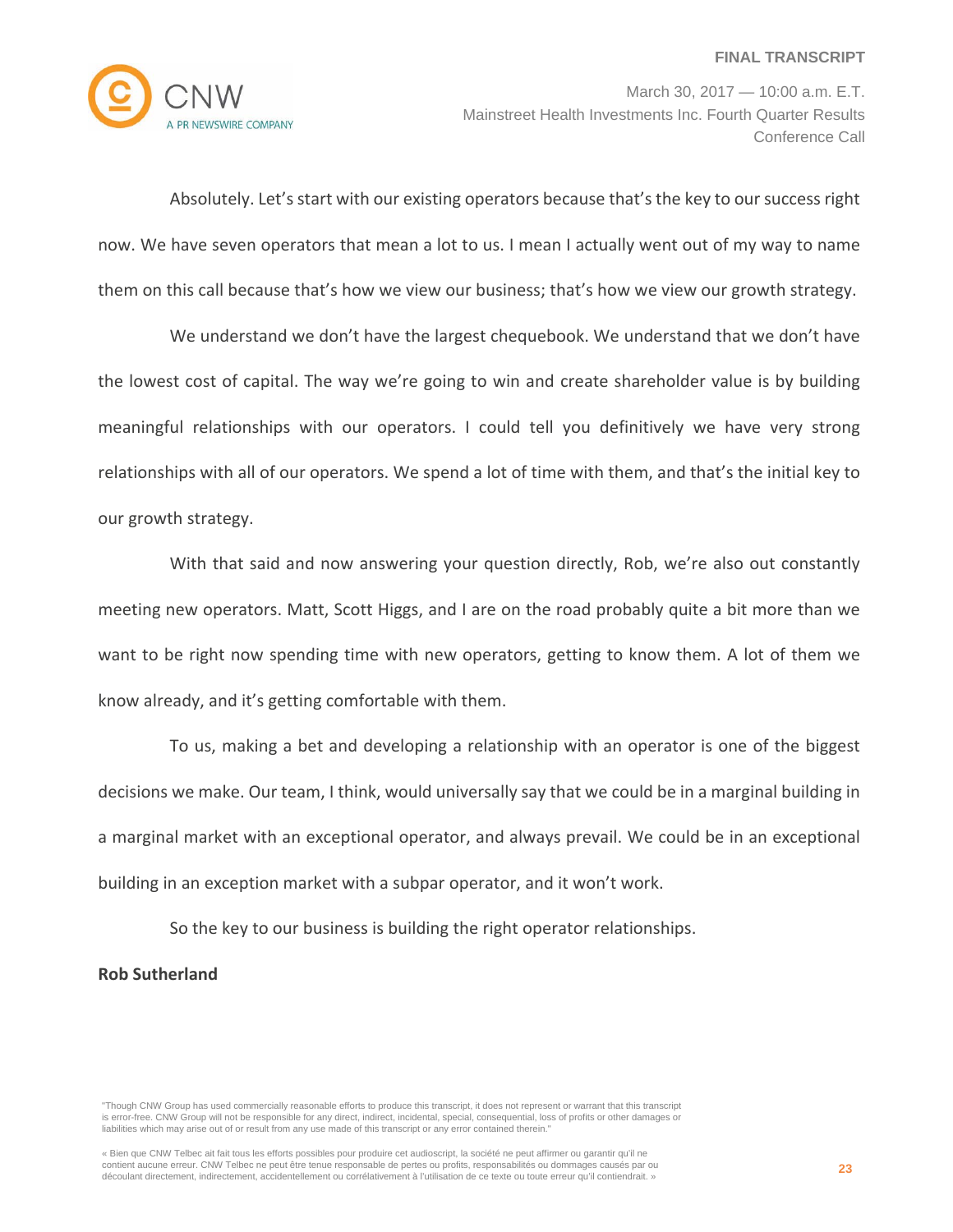

# Okay. And then just the last one is do you have a target number of mezz loans that you'd

like to have out at a single time?

### **Scott White**

Definitely not a number. We do target a certain percent of our portfolio, and that's sort of

how we look at it. I'd say on the high end no more than about 10 percent of our gross book value.

And I don't think we push that high now, given the size of our company.

Over time we might, but we're probably more comfortable in the 5-ish percent rage of gross

book value.

# **Rob Sutherland**

Perfect. That's it for me. Thank you, guys.

### **Scott White**

Thanks so much, Rob.

### **Operator**

Your next question comes from Jenny Ma of Canaccord Genuity. Your line is open.

# **Jenny Ma**

Thanks. Just a quick follow‐up for me. Within the mezz pipeline, are you aware of Ensign

being involved in any one of them?

# **Scott White**

No.

"Though CNW Group has used commercially reasonable efforts to produce this transcript, it does not represent or warrant that this transcript is error-free. CNW Group will not be responsible for any direct, indirect, incidental, special, consequential, loss of profits or other damages or liabilities which may arise out of or result from any use made of this transcript or any error contained therein."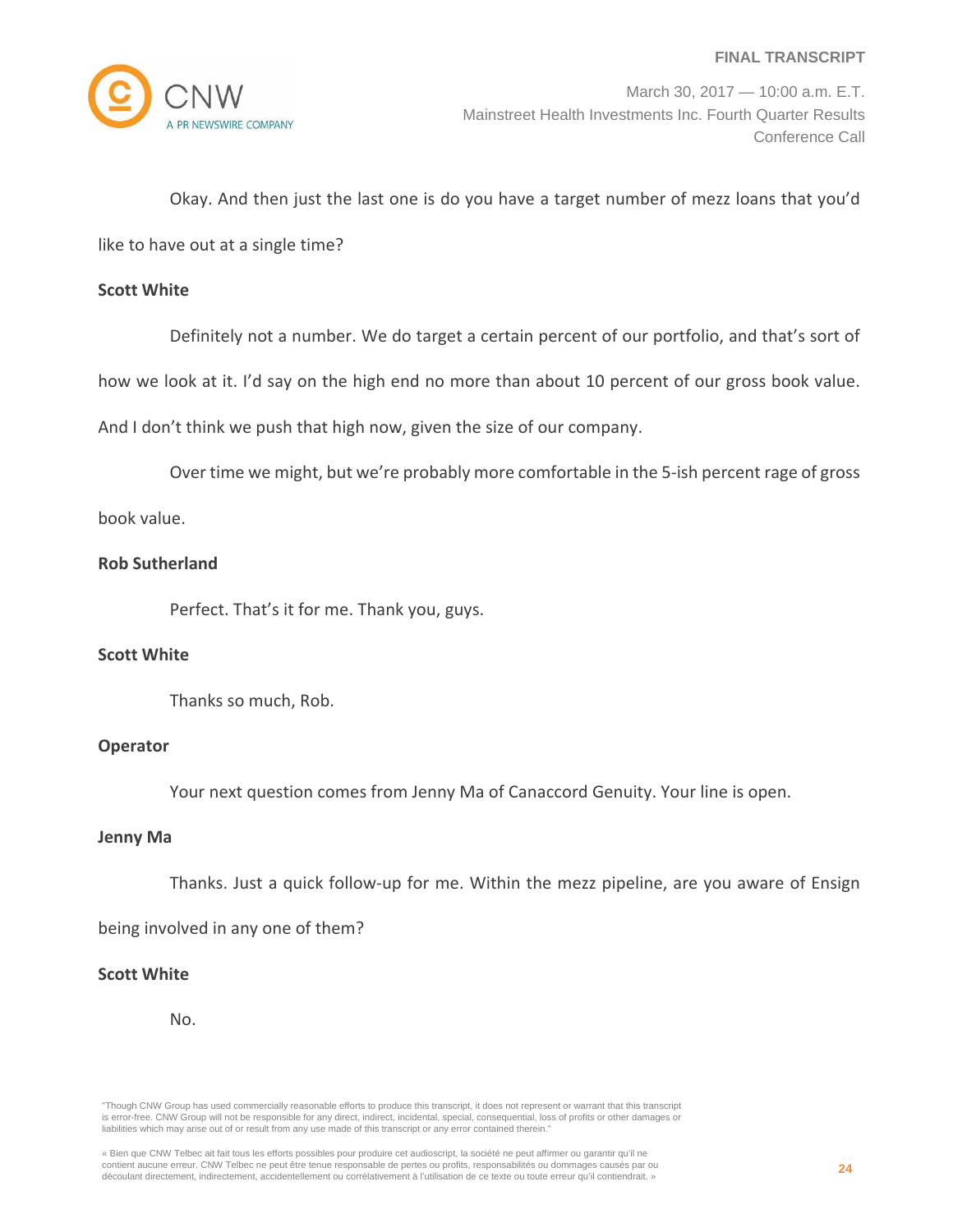

March 30, 2017 — 10:00 a.m. E.T. Mainstreet Health Investments Inc. Fourth Quarter Results Conference Call

#### **Jenny Ma**

You're not aware? Or you know definitively that they're not in there?

#### **Scott White**

They are not in any of the mezz loans that we have right now. I don't know—if your question is is Ensign talking to Mainstreet Property Group, the developer, about doing future projects and presenting future mezz loans to us, that's very possible. I don't know. We're not involved.

We don't have the visibility into the long-term pipeline on the development company side.

I can tell you definitively of the twelve mezz loans we have outstanding, Ensign is not an operator in any of those.

#### **Jenny Ma**

Okay. That's what I was getting at. I just wanted to know if there were potentially other properties they may back out of.

# **Scott White**

Yeah.

### **Jenny Ma**

Okay. Perfect. Thank you.

### **Scott Higgs**

Thanks, Jenny.

#### **Operator**

"Though CNW Group has used commercially reasonable efforts to produce this transcript, it does not represent or warrant that this transcript is error-free. CNW Group will not be responsible for any direct, indirect, incidental, special, consequential, loss of profits or other damages or liabilities which may arise out of or result from any use made of this transcript or any error contained therein."